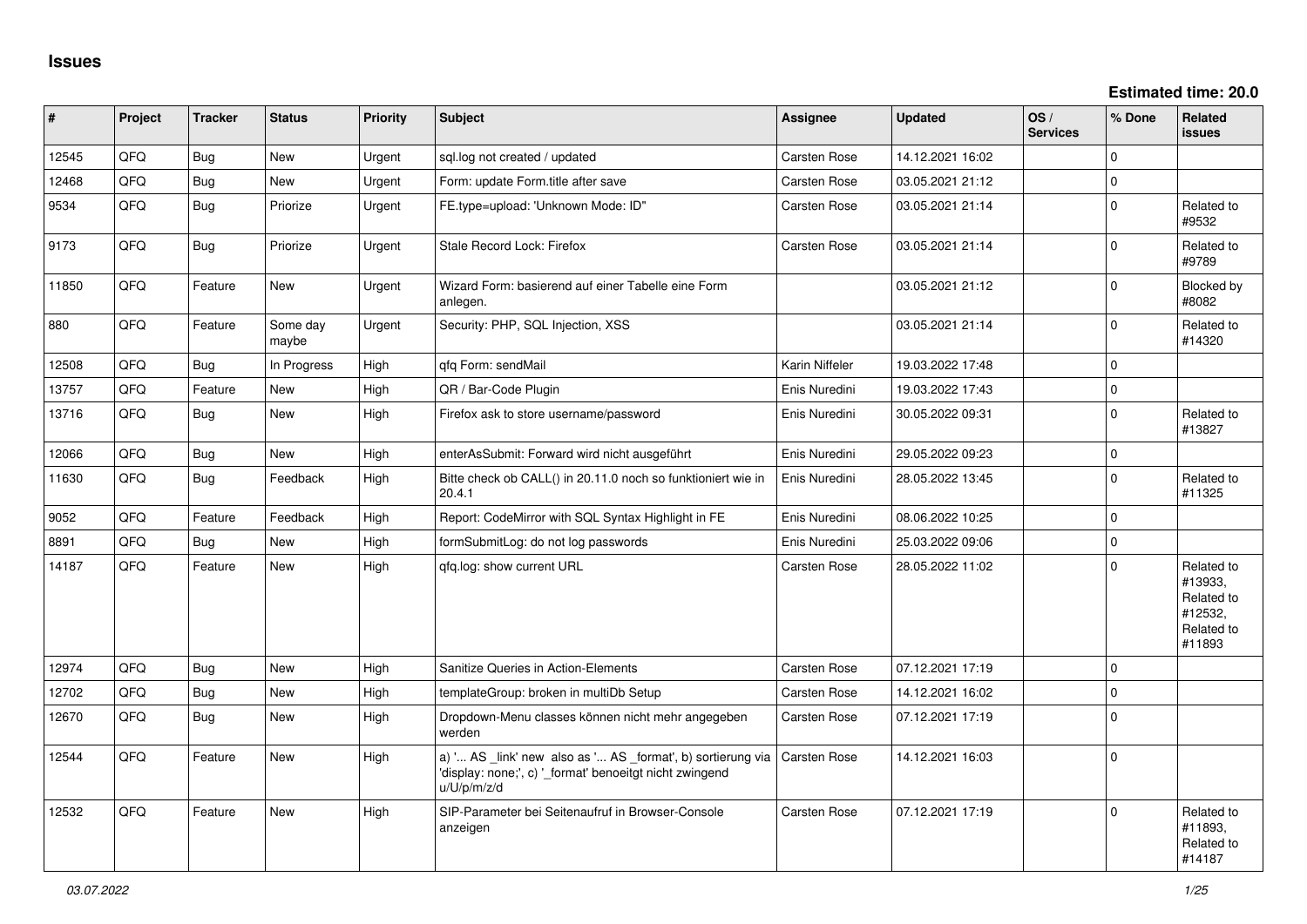| $\vert$ # | Project | <b>Tracker</b> | <b>Status</b> | <b>Priority</b> | <b>Subject</b>                                                                          | <b>Assignee</b>     | <b>Updated</b>   | OS/<br><b>Services</b> | % Done       | Related<br><b>issues</b>                        |
|-----------|---------|----------------|---------------|-----------------|-----------------------------------------------------------------------------------------|---------------------|------------------|------------------------|--------------|-------------------------------------------------|
| 12513     | QFQ     | Bug            | <b>New</b>    | High            | Implement server side check of maxlength                                                | Carsten Rose        | 07.12.2021 17:19 |                        | $\mathbf{0}$ |                                                 |
| 12463     | QFQ     | Bug            | ToDo          | High            | QFQ Function: 'function' and 'sql' on same level - output of<br>sal is shown two times. | Carsten Rose        | 15.12.2021 16:31 |                        | 0            |                                                 |
| 12395     | QFQ     | <b>Bug</b>     | ToDo          | High            | QFQ Function: Result two times shown                                                    | Carsten Rose        | 18.02.2022 08:59 |                        | $\mathbf{0}$ |                                                 |
| 12186     | QFQ     | Feature        | <b>New</b>    | High            | TinyMCE Config für Objekte                                                              | Carsten Rose        | 07.12.2021 17:19 |                        | 0            | <b>Blocks</b><br>#12632                         |
| 11893     | QFQ     | Feature        | New           | High            | Broken SIP: a) only report one time, b) only report in main<br>column                   | Carsten Rose        | 12.05.2021 12:13 |                        | $\mathbf{0}$ | Related to<br>#12532,<br>Related to<br>#14187   |
| 10640     | QFQ     | <b>Bug</b>     | New           | High            | TypeAhead Tag: FE editierbar trotz readOnly                                             | <b>Carsten Rose</b> | 03.05.2021 21:12 |                        | $\Omega$     | Related to<br>#7795                             |
| 10508     | QFQ     | <b>Bug</b>     | New           | High            | Multi Form broken on Multi DB Instance                                                  | Carsten Rose        | 03.05.2021 21:12 |                        | 0            |                                                 |
| 10506     | QFQ     | <b>Bug</b>     | New           | High            | Template Group broken on MultiDB instance                                               | Carsten Rose        | 03.05.2021 21:12 |                        | $\Omega$     | Related to<br>#10505                            |
| 10081     | QFQ     | Bug            | <b>New</b>    | High            | Stale record lock after 'forbidden' character                                           | <b>Carsten Rose</b> | 03.05.2021 21:12 |                        | $\Omega$     | Related to<br>#10082.<br>Related to<br>#9789    |
| 9531      | QFQ     | Bug            | <b>New</b>    | High            | FE File: Dynamic Update / modeSql / required detected<br>even it not set                | Carsten Rose        | 11.06.2021 20:32 |                        | $\Omega$     | Related to<br>#12398                            |
| 9347      | QFQ     | <b>Bug</b>     | <b>New</b>    | High            | FE.type=upload with dynamic show/hidden: required not<br>detected                       | Carsten Rose        | 12.06.2021 10:40 |                        | $\Omega$     | Related to<br>#5305,<br>Related to<br>#12398    |
| 9121      | QFQ     | <b>Bug</b>     | Priorize      | High            | sip links have r and __dbIndexData set                                                  | <b>Carsten Rose</b> | 12.06.2021 10:41 |                        | $\mathbf{0}$ |                                                 |
| 8962      | QFQ     | Feature        | <b>New</b>    | High            | allow for form fields with identical names                                              | <b>Carsten Rose</b> | 03.05.2021 21:14 |                        | $\mathbf 0$  |                                                 |
| 8668      | QFQ     | Bug            | <b>New</b>    | High            | Pill disabled: dyamic mode 'hidden' not respected - FE is still<br>required             | Carsten Rose        | 03.05.2021 21:14 |                        | $\Omega$     |                                                 |
| 8431      | QFQ     | <b>Bug</b>     | New           | High            | autocron.php with wrong path                                                            | Carsten Rose        | 03.05.2021 21:14 |                        | 0            |                                                 |
| 8204      | QFQ     | Feature        | Priorize      | High            | Position 'required mark'                                                                | Carsten Rose        | 16.06.2021 13:44 |                        | $\pmb{0}$    |                                                 |
| 8083      | QFQ     | <b>Bug</b>     | New           | High            | FormEditor: primary table list does not respect<br>'indexDb={{indexData:Y}}'            | Carsten Rose        | 03.05.2021 21:14 |                        | $\mathbf 0$  | Has duplicate<br>#6678                          |
| 8082      | QFQ     | Feature        | Priorize      | High            | Contact form without saving record                                                      | <b>Carsten Rose</b> | 07.12.2021 15:20 |                        | $\Omega$     | Related to<br>#8587,<br><b>Blocks</b><br>#11850 |
| 7899      | QFQ     | <b>Bug</b>     | <b>New</b>    | High            | Fe.type=password / retype / required: always complain<br>about missing value            | Carsten Rose        | 03.05.2021 21:14 |                        | 0            |                                                 |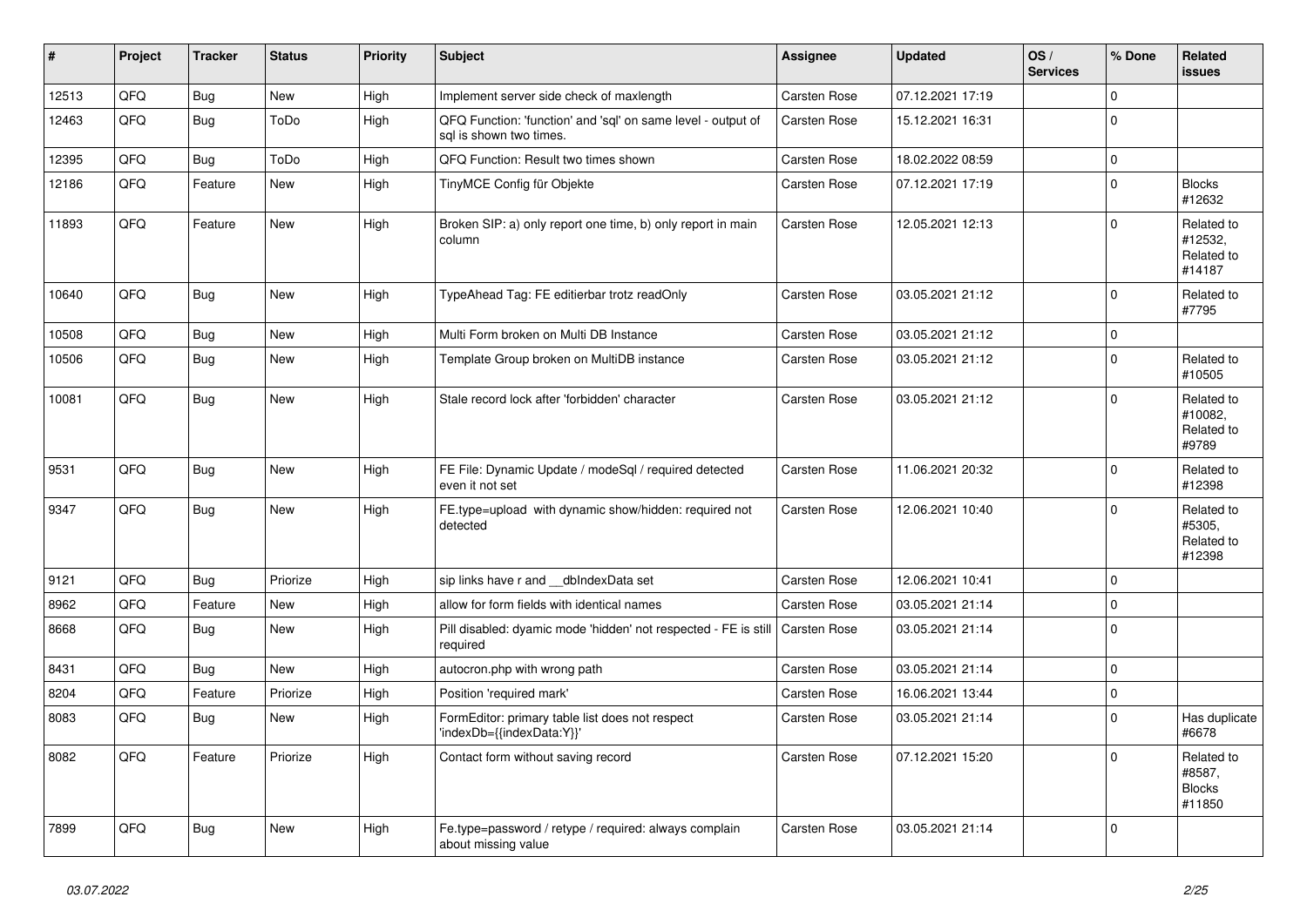| #     | Project | <b>Tracker</b> | <b>Status</b>     | <b>Priority</b> | <b>Subject</b>                                                                                         | <b>Assignee</b>     | <b>Updated</b>   | OS/<br><b>Services</b> | % Done      | <b>Related</b><br><b>issues</b>                                      |
|-------|---------|----------------|-------------------|-----------------|--------------------------------------------------------------------------------------------------------|---------------------|------------------|------------------------|-------------|----------------------------------------------------------------------|
| 7850  | QFQ     | Feature        | New               | High            | Upload records: non 'pathFileName' column                                                              | Carsten Rose        | 03.05.2021 21:14 |                        | 0           |                                                                      |
| 7650  | QFQ     | <b>Bug</b>     | New               | High            | Optional do not show 'required' sign on FormElement                                                    | Carsten Rose        | 03.05.2021 21:14 |                        | 0           |                                                                      |
| 6116  | QFQ     | <b>Bug</b>     | Priorize          | High            | value of checkbox not saved                                                                            | Carsten Rose        | 07.12.2021 17:19 |                        | 0           |                                                                      |
| 5715  | QFQ     | Feature        | New               | High            | PDF Caching                                                                                            | Carsten Rose        | 03.05.2021 21:14 |                        | 0           | Related to<br>#5851,<br>Related to<br>#6357                          |
| 5459  | QFQ     | <b>Bug</b>     | New               | High            | Multi DB: spread system tables between 'QFQ' and<br>'Data'-DB                                          | <b>Carsten Rose</b> | 03.05.2021 21:14 |                        | $\Omega$    | Related to<br>#4720                                                  |
| 5221  | QFQ     | <b>Bug</b>     | New               | High            | Download Dialog: Bleibt stehen in FF wenn Datei<br>automatisch gespeichert wird.                       | <b>Carsten Rose</b> | 03.05.2021 21:14 |                        | $\mathbf 0$ |                                                                      |
| 4279  | QFQ     | <b>Bug</b>     | Some day<br>maybe | High            | config.linkVars lost                                                                                   | <b>Carsten Rose</b> | 03.05.2021 21:14 |                        | 0           |                                                                      |
| 4258  | QFQ     | Feature        | Some day<br>maybe | High            | <b>System Defaults: Forms</b>                                                                          | <b>Carsten Rose</b> | 03.05.2021 21:14 |                        | 0           |                                                                      |
| 3990  | QFQ     | Feature        | Some day<br>maybe | High            | custom class definition: add space automatically                                                       | Carsten Rose        | 03.05.2021 21:14 |                        | 0           |                                                                      |
| 3967  | QFQ     | Feature        | Some day<br>maybe | High            | Report: Checkbox, Radio, Dropdown, Input welches ohne<br>Submit funktioniert - 'Inline-Form'           | Carsten Rose        | 03.05.2021 21:14 |                        | 0           |                                                                      |
| 3848  | QFQ     | Feature        | Some day<br>maybe | High            | Antivirus check fuer Upload files in qfq?                                                              | <b>Carsten Rose</b> | 03.05.2021 21:14 |                        | $\Omega$    | Related to<br>#4131                                                  |
| 3727  | QFQ     | Feature        | New               | High            | Security: Session Hijacking erschweren                                                                 | <b>Carsten Rose</b> | 03.05.2021 21:14 |                        | 0           |                                                                      |
| 3570  | QFQ     | Bug            | Some day<br>maybe | High            | Formular mit prmitnew   permitEdit=Always wird nicht<br>aufgerufen (ist leer)                          | <b>Carsten Rose</b> | 03.05.2021 21:14 |                        | 0           |                                                                      |
| 3109  | QFQ     | Bug            | Some day<br>maybe | High            | RealUrl: Links werden nicht korrekt gerendert                                                          | Carsten Rose        | 03.05.2021 21:14 |                        | 0           |                                                                      |
| 3061  | QFQ     | <b>Bug</b>     | Some day<br>maybe | High            | winstitute: mysql connection durcheinander - nmhp17<br>(ag7)/QFQ arbeitet mit DB/Tabellen von biostat. | <b>Carsten Rose</b> | 03.05.2021 21:14 |                        | 0           |                                                                      |
| 9517  | QFQ     | Feature        | In Progress       | High            | Input multiple tags with typeahead                                                                     | Carsten Rose        | 03.05.2021 21:14 |                        | 40          | Related to<br>#10150                                                 |
| 9789  | QFQ     | Bug            | In Progress       | High            | Record Lock: release to early on 'leave page'                                                          | <b>Carsten Rose</b> | 10.01.2022 09:25 |                        | 100         | Related to<br>#10081,<br>Related to<br>#9173,<br>Related to<br>#8702 |
| 11237 | QFQ     | Bug            | New               | High            | Radiobutton / parameter.buttonClass= btn-default - kein dirty   Benjamin Baer<br>Trigger               |                     | 03.05.2021 21:12 |                        | 0           | Related to<br>#10766                                                 |
| 11057 | QFQ     | i Bug          | New               | High            | Checkboxes ohne span.checkmark im Report werden<br>ausgeblendet                                        | Benjamin Baer       | 03.05.2021 21:12 |                        | 0           | Related to<br>#11039                                                 |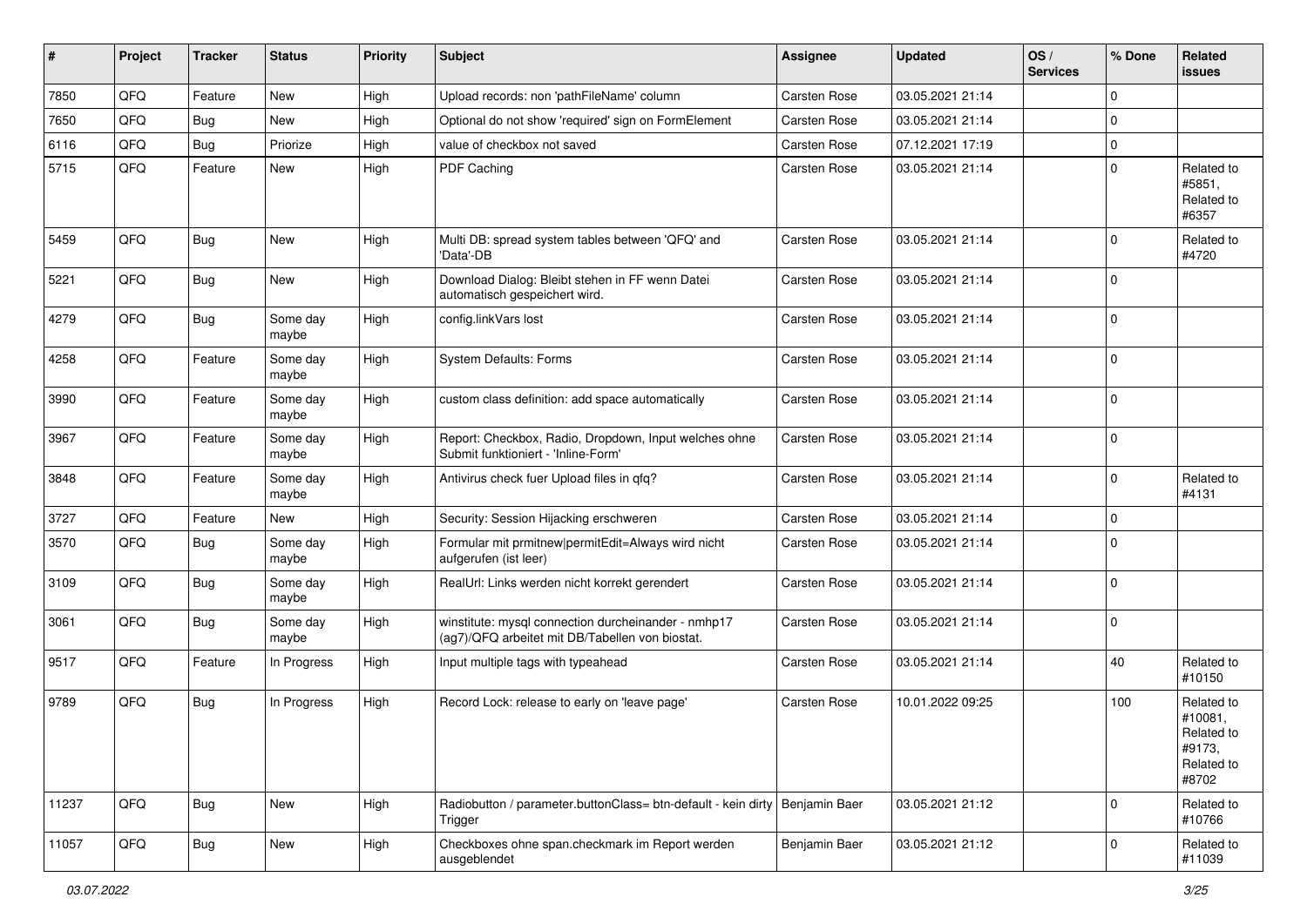| $\vert$ # | Project | <b>Tracker</b> | <b>Status</b> | <b>Priority</b> | <b>Subject</b>                                                           | <b>Assignee</b>        | <b>Updated</b>   | OS/<br><b>Services</b> | % Done      | Related<br>issues                                                                                                                                                     |
|-----------|---------|----------------|---------------|-----------------|--------------------------------------------------------------------------|------------------------|------------------|------------------------|-------------|-----------------------------------------------------------------------------------------------------------------------------------------------------------------------|
| 9548      | QFQ     | Feature        | Feedback      | High            | FormElement: Pattern mismatch - optional report only on<br>focus lost    | Benjamin Baer          | 03.05.2021 21:14 |                        | $\Omega$    |                                                                                                                                                                       |
| 7602      | QFQ     | Feature        | ToDo          | High            | Multi Select: with checkboxes                                            | Benjamin Baer          | 22.03.2022 09:07 |                        | $\pmb{0}$   |                                                                                                                                                                       |
| 10766     | QFQ     | <b>Bug</b>     | <b>New</b>    | High            | Radiobutton / parameter.buttonClass=btn-default: dynamic<br>update       |                        | 03.05.2021 21:12 |                        | $\Omega$    | Related to<br>#11237                                                                                                                                                  |
| 10114     | QFQ     | Feature        | New           | High            | Symbol (Link): 'G:' (Glyphicon) replaced by 'i:' (icon)                  |                        | 07.12.2021 17:19 |                        | $\mathbf 0$ | Related to<br>#3797,<br>Related to<br>#4194                                                                                                                           |
| 13609     | QFQ     | Feature        | <b>New</b>    | Normal          | QFQ Introduction: Seite aufloesen                                        | Philipp<br>Gröbelbauer | 28.05.2022 11:02 |                        | $\Omega$    |                                                                                                                                                                       |
| 8316      | QFQ     | <b>Bug</b>     | Feedback      | Normal          | Documentation/Behaviour for Nested Queries and<br>Record-Store confusing | Nicola Chiapolini      | 20.11.2019 09:14 |                        | $\mathbf 0$ |                                                                                                                                                                       |
| 10124     | QFQ     | Feature        | Feedback      | Normal          | qfq AAI-Login                                                            | Karin Niffeler         | 07.05.2020 09:36 |                        | 0           |                                                                                                                                                                       |
| 14463     | QFQ     | Support        | New           | Normal          | TinyMCE: FormElement.size = <width>,<height></height></width>            | Enis Nuredini          | 03.07.2022 17:52 |                        | $\mathbf 0$ | Related to<br>#14455                                                                                                                                                  |
| 14455     | QFQ     | Support        | New           | Normal          | TinyMCE: Activate save button after upload picture over<br>drag&drop     | Enis Nuredini          | 03.07.2022 17:53 |                        | $\mathbf 0$ | Related to<br>#14463                                                                                                                                                  |
| 14395     | QFQ     | Support        | New           | Normal          | FormEditor: Virtual table columns                                        | Enis Nuredini          | 21.06.2022 16:09 |                        | $\mathbf 0$ |                                                                                                                                                                       |
| 14377     | QFQ     | <b>Bug</b>     | New           | Normal          | Documentation > General Tips: white page after migration                 | Enis Nuredini          | 19.06.2022 16:37 |                        | $\mathbf 0$ |                                                                                                                                                                       |
| 14376     | QFQ     | Feature        | New           | Normal          | QFQ Bootstrap: if missing, create stored procedures                      | Enis Nuredini          | 19.06.2022 16:37 |                        | $\mathbf 0$ |                                                                                                                                                                       |
| 14322     | QFQ     | <b>Bug</b>     | New           | Normal          | Form Load: by default no scroll (save & close should be<br>visible)      | Enis Nuredini          | 15.06.2022 14:12 |                        | 0           | Related to<br>#14321,<br>Related to<br>#6232                                                                                                                          |
| 14320     | QFQ     | Feature        | ToDo          | Normal          | Allow specific HTML Tags and Attributes: general, TinyMCE                | Enis Nuredini          | 17.06.2022 10:44 |                        | 0           | Related to<br>#12664,<br>Related to<br>#12039.<br>Related to<br>#11702,<br>Related to<br>#7239.<br>Related to<br>#3708.<br>Related to<br>#3646.<br>Related to<br>#880 |
| 14303     | QFQ     | <b>Bug</b>     | ToDo          | Normal          | datetime broken with picker                                              | Enis Nuredini          | 17.06.2022 09:02 |                        | $\Omega$    | Related to<br>#12630                                                                                                                                                  |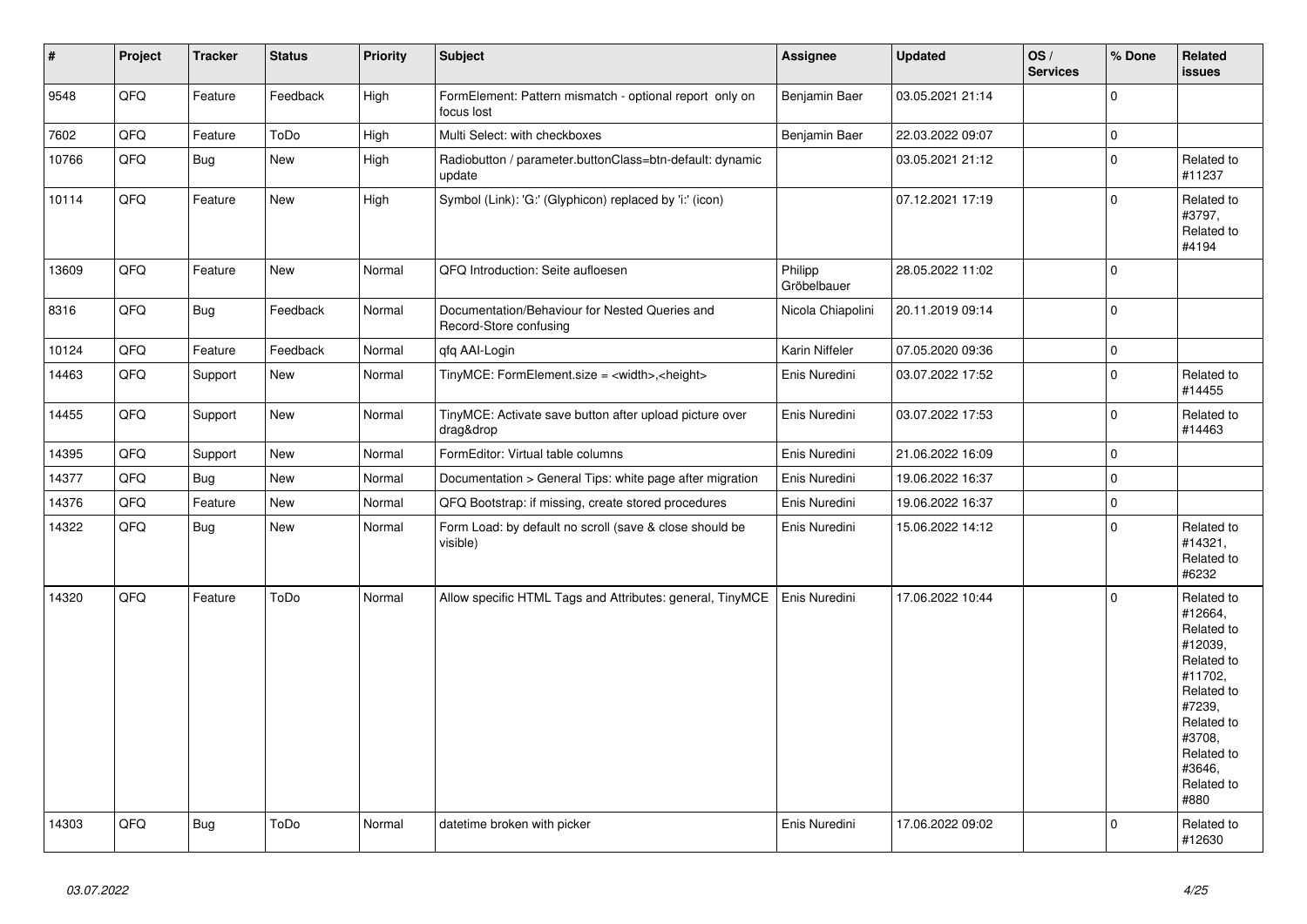| $\vert$ # | Project | <b>Tracker</b> | <b>Status</b>     | <b>Priority</b> | <b>Subject</b>                                                                        | Assignee      | <b>Updated</b>   | OS/<br><b>Services</b> | % Done       | <b>Related</b><br><b>issues</b>                                             |
|-----------|---------|----------------|-------------------|-----------------|---------------------------------------------------------------------------------------|---------------|------------------|------------------------|--------------|-----------------------------------------------------------------------------|
| 14245     | QFQ     | <b>Bug</b>     | New               | Normal          | Form Save Btn bleibt disabled wenn Datumsfeld über<br>Datepicker geändert             | Enis Nuredini | 27.05.2022 13:45 |                        | $\mathbf 0$  | Related to<br>#13689                                                        |
| 14227     | QFQ     | Feature        | <b>New</b>        | Normal          | Selenium Konkurrenz: cypress.io                                                       | Enis Nuredini | 28.05.2022 11:02 |                        | 0            |                                                                             |
| 14028     | QFQ     | Feature        | <b>New</b>        | Normal          | Required notification: visual nicer                                                   | Enis Nuredini | 28.05.2022 11:01 |                        | $\Omega$     |                                                                             |
| 13945     | QFQ     | Feature        | New               | Normal          | As _link: content before/after link                                                   | Enis Nuredini | 28.05.2022 11:01 |                        | $\Omega$     | Related to<br>#12262                                                        |
| 13943     | QFQ     | Bug            | Priorize          | Normal          | unable to find formgroup                                                              | Enis Nuredini | 28.05.2022 11:03 |                        | $\mathbf 0$  |                                                                             |
| 13900     | QFQ     | Feature        | Priorize          | Normal          | Selenium: Check das Cookie/PDF funktioniert                                           | Enis Nuredini | 25.03.2022 12:45 |                        | $\mathbf 0$  |                                                                             |
| 13899     | QFQ     | <b>Bug</b>     | ToDo              | Normal          | Selenium: zum laufen bringen                                                          | Enis Nuredini | 25.03.2022 10:24 |                        | $\Omega$     |                                                                             |
| 13767     | QFQ     | <b>Bug</b>     | Feedback          | Normal          | date/time-picker: required shows up/down button orange                                | Enis Nuredini | 16.05.2022 23:16 |                        | $\mathbf 0$  |                                                                             |
| 13689     | QFQ     | <b>Bug</b>     | New               | Normal          | Enter auf Eingabefeld mit ungültigem Wert führt zu blurry<br>Seite                    | Enis Nuredini | 28.05.2022 10:53 |                        | $\mathbf 0$  | Related to<br>#14245, Has<br>duplicate<br>#11891                            |
| 13608     | QFQ     | Feature        | Some day<br>maybe | Normal          | Automatic Browser Language Redirect                                                   | Enis Nuredini | 17.06.2022 08:35 |                        | $\Omega$     |                                                                             |
| 12989     | QFQ     | <b>Bug</b>     | <b>New</b>        | Normal          | empty string does not trigger dynamic update                                          | Enis Nuredini | 28.05.2022 11:09 |                        | $\mathbf 0$  |                                                                             |
| 12630     | QFQ     | Feature        | In Progress       | Normal          | Input: date[time]: min / max values                                                   | Enis Nuredini | 20.06.2022 18:31 |                        | $\Omega$     | Related to<br>#10096,<br>Related to<br>#14302,<br>Related to<br>#14303      |
| 12262     | QFQ     | Feature        | ToDo              | Normal          | Form buttons on top: more customable                                                  | Enis Nuredini | 17.06.2022 10:44 |                        | $\Omega$     | Related to<br>#13945, Has<br>duplicate<br>#4046, Has<br>duplicate<br>#10080 |
| 11892     | QFQ     | Feature        | <b>New</b>        | Normal          | tablesorter: columns with links are hard to order - new<br>qualifier 'Y: <ord>'</ord> | Enis Nuredini | 23.03.2022 09:22 |                        | $\mathbf{0}$ |                                                                             |
| 10782     | QFQ     | Feature        | Feedback          | Normal          | Tiny MCE: Image Upload                                                                | Enis Nuredini | 16.05.2022 23:16 |                        | $\mathbf 0$  | Related to<br>#12452                                                        |
| 10569     | QFQ     | Feature        | Priorize          | Normal          | link _blank more safe                                                                 | Enis Nuredini | 25.03.2022 12:44 |                        | 0            |                                                                             |
| 10463     | QFQ     | Feature        | <b>New</b>        | Normal          | Report _link: expliztes setzen von HTML Tags (Bedarf fuer<br>'data-selenium' & 'id')  | Enis Nuredini | 23.03.2022 09:23 |                        | 0            | Related to<br>#7648                                                         |
| 3864      | QFQ     | Feature        | New               | Normal          | Encrypt / decrypt field                                                               | Enis Nuredini | 30.06.2022 16:29 |                        | 0            |                                                                             |
| 13572     | QFQ     | Feature        | Feedback          | Normal          | Form Load: misleading error message on trying to load non<br>existent primary record  | Enis Nuredini | 16.05.2022 23:16 |                        | 100          |                                                                             |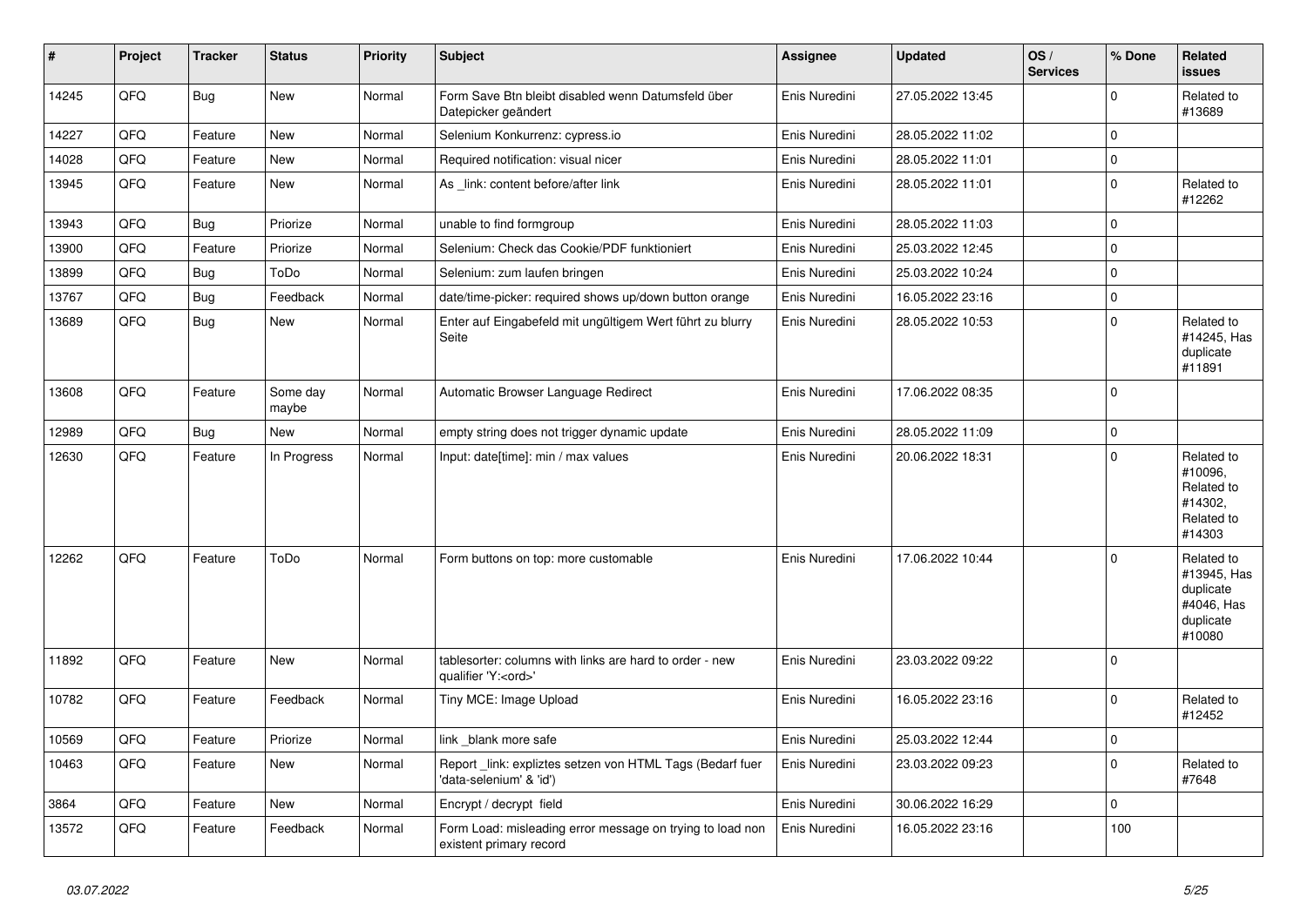| #     | Project | <b>Tracker</b> | <b>Status</b>              | <b>Priority</b> | Subject                                                                                  | <b>Assignee</b>     | <b>Updated</b>   | OS/<br><b>Services</b> | % Done      | Related<br>issues                           |
|-------|---------|----------------|----------------------------|-----------------|------------------------------------------------------------------------------------------|---------------------|------------------|------------------------|-------------|---------------------------------------------|
| 3613  | QFQ     | <b>Bug</b>     | Some day<br>maybe          | Normal          | note /note unchecked -> note div (col-md) wird weiterhin<br>gerendert                    | Elias Villiger      | 01.02.2020 23:19 |                        | 100         |                                             |
| 11347 | QFQ     | <b>Bug</b>     | Feedback                   | Normal          | If Bedingungen funktionieren nicht korrekt                                               | Christoph Fuchs     | 21.03.2021 20:37 |                        | $\Omega$    |                                             |
| 14371 | QFQ     | Feature        | Priorize                   | Normal          | <b>LDAP via REPORT</b>                                                                   | Carsten Rose        | 19.06.2022 16:37 |                        | $\Omega$    |                                             |
| 14323 | QFQ     | <b>Bug</b>     | In Progress                | Normal          | Report: render=both single - no impact                                                   | Carsten Rose        | 19.06.2022 18:31 |                        | $\Omega$    |                                             |
| 14305 | QFQ     | <b>Bug</b>     | New                        | Normal          | Inline Report editing does not create history entries                                    | Carsten Rose        | 10.06.2022 11:55 |                        | $\Omega$    |                                             |
| 14304 | QFQ     | <b>Bug</b>     | New                        | Normal          | table sorter view safer does not work                                                    | Carsten Rose        | 10.06.2022 11:49 |                        | $\mathbf 0$ |                                             |
| 14290 | QFQ     | Feature        | Priorize                   | Normal          | FormEditor: Show Table Definition                                                        | Carsten Rose        | 19.06.2022 16:37 |                        | $\Omega$    |                                             |
| 14283 | QFQ     | <b>Bug</b>     | Priorize                   | Normal          | HEIC / HEIF convert doesn't trigger                                                      | Carsten Rose        | 19.06.2022 16:37 |                        | $\Omega$    |                                             |
| 14233 | QFQ     | <b>Bug</b>     | <b>New</b>                 | Normal          | AS _link: question - HTML is not rendered                                                | Carsten Rose        | 28.05.2022 11:02 |                        | $\Omega$    |                                             |
| 14175 | QFQ     | <b>Bug</b>     | In Progress                | Normal          | Opening a form with no QFQ Session cookie fails                                          | Carsten Rose        | 03.06.2022 10:40 |                        | $\Omega$    |                                             |
| 14091 | QFQ     | <b>Bug</b>     | New                        | Normal          | inconsistent template path for twig                                                      | Carsten Rose        | 19.04.2022 18:36 |                        | $\Omega$    |                                             |
| 14090 | QFQ     | Feature        | New                        | Normal          | Nützliche _script funktionen                                                             | Carsten Rose        | 28.05.2022 11:03 |                        | $\Omega$    |                                             |
| 14077 | QFQ     | <b>Bug</b>     | New                        | Normal          | As link: Attribute 'class' missing by r:1 and r:3 - but should<br>set                    | Carsten Rose        | 28.05.2022 11:02 |                        | $\Omega$    | Related to<br>#5342.<br>Related to<br>#4343 |
| 13843 | QFQ     | Feature        | New                        | Normal          | Create JWT via OFO                                                                       | Carsten Rose        | 19.03.2022 17:42 |                        | $\Omega$    |                                             |
| 13841 | QFQ     | Feature        | New                        | Normal          | Create PDF via iText - evaluate                                                          | Carsten Rose        | 19.03.2022 17:42 |                        | $\Omega$    |                                             |
| 13706 | QFQ     | <b>Bug</b>     | New                        | Normal          | Wrong CheckType in FieldElement LastStatus of Form Cron                                  | <b>Carsten Rose</b> | 21.01.2022 18:20 |                        | $\Omega$    |                                             |
| 13700 | QFQ     | Feature        | New                        | Normal          | Redesign gfg.io Seite                                                                    | Carsten Rose        | 19.03.2022 17:43 |                        | $\Omega$    |                                             |
| 13659 | QFQ     | <b>Bug</b>     | <b>New</b>                 | Normal          | wrong sanitize class applied to R-store                                                  | Carsten Rose        | 15.01.2022 14:23 |                        | $\Omega$    |                                             |
| 13592 | QFQ     | Bug            | New                        | Normal          | QFQ Build Queue: das vergeben von Tags klappt nicht. Es<br>werden keine Releases gebaut. | Carsten Rose        | 19.03.2022 17:45 |                        | $\Omega$    |                                             |
| 13566 | QFQ     | Feature        | Ready to sync<br>(develop) | Normal          | Delete config-example.qfq.php file                                                       | Carsten Rose        | 23.12.2021 09:25 |                        | $\Omega$    |                                             |
| 13467 | QFQ     | Feature        | New                        | Normal          | ChangeLog Generator                                                                      | Carsten Rose        | 19.03.2022 17:46 |                        | $\mathbf 0$ | Related to<br>#11460                        |
| 13460 | QFQ     | <b>Bug</b>     | New                        | Normal          | Doc: Password set/reset  password should not processed<br>with 'html encode'             | Carsten Rose        | 19.03.2022 17:46 |                        | $\Omega$    |                                             |
| 13451 | QFQ     | Bug            | New                        | Normal          | Character Counter / Max Character: Problem in Safari                                     | Carsten Rose        | 15.04.2022 17:18 |                        | 0           |                                             |
| 13354 | QFQ     | Feature        | New                        | Normal          | Using Websocket in QFQ                                                                   | Carsten Rose        | 10.11.2021 15:47 |                        | 0           |                                             |
| 13332 | QFQ     | <b>Bug</b>     | New                        | Normal          | Multi Form: Required Felder werden visuell nicht markiert.                               | Carsten Rose        | 19.03.2022 17:47 |                        | 0           |                                             |
| 13331 | QFQ     | <b>Bug</b>     | New                        | Normal          | Multi Form: Clear Icon misplaced                                                         | Carsten Rose        | 19.03.2022 17:47 |                        | 0           |                                             |
| 12716 | QFQ     | Bug            | New                        | Normal          | template group: Pattern only applied to first instance                                   | Carsten Rose        | 19.03.2022 17:47 |                        | 0           |                                             |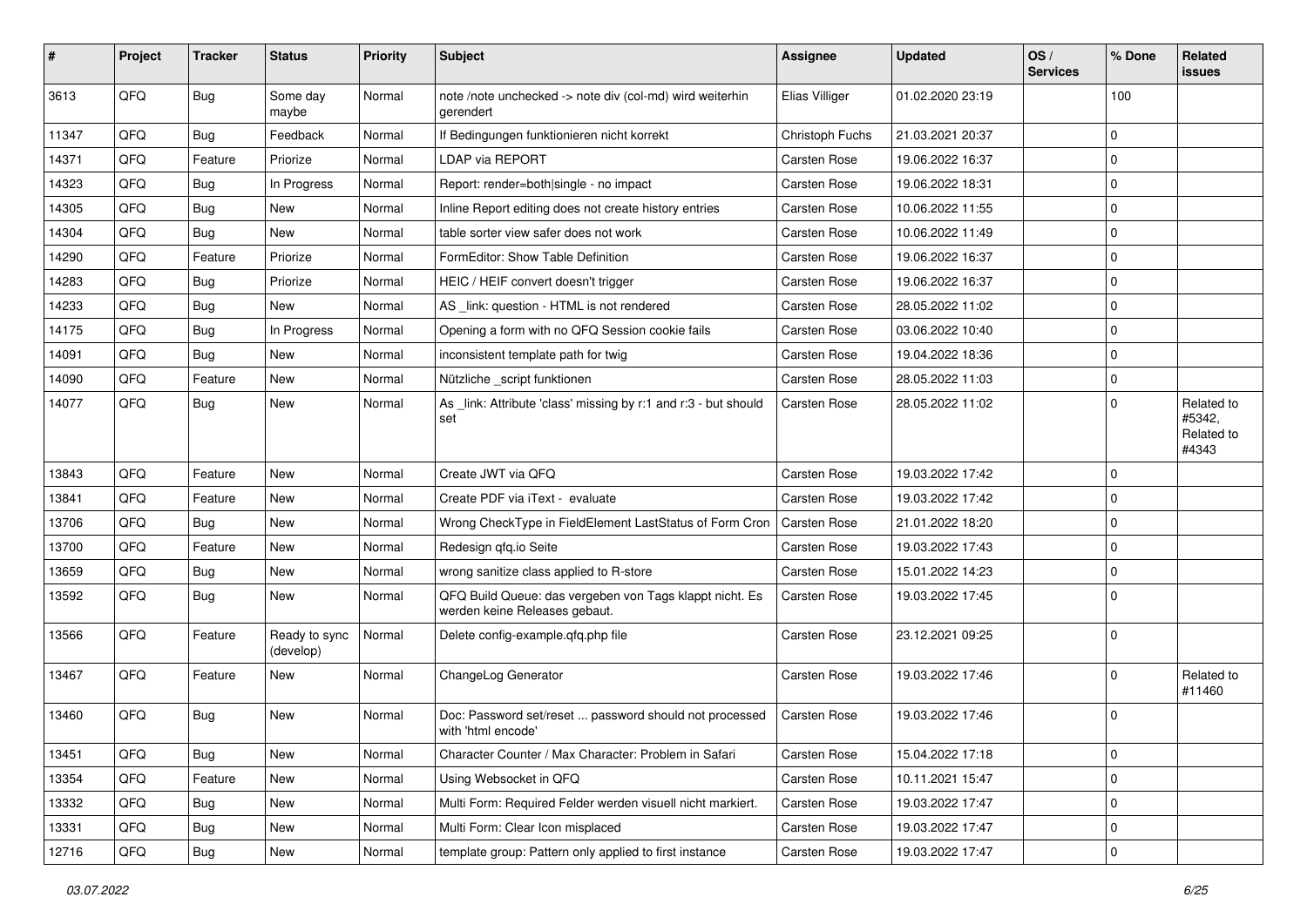| #     | Project | <b>Tracker</b> | <b>Status</b>     | <b>Priority</b> | <b>Subject</b>                                                                                                                                      | <b>Assignee</b>     | <b>Updated</b>   | OS/<br><b>Services</b> | % Done      | <b>Related</b><br>issues                                              |
|-------|---------|----------------|-------------------|-----------------|-----------------------------------------------------------------------------------------------------------------------------------------------------|---------------------|------------------|------------------------|-------------|-----------------------------------------------------------------------|
| 12714 | QFQ     | <b>Bug</b>     | <b>New</b>        | Normal          | Conversion of GIF to PDF broken when GIF contains Alpha.                                                                                            | <b>Carsten Rose</b> | 19.03.2022 17:49 |                        | 0           |                                                                       |
| 12679 | QFQ     | Feature        | New               | Normal          | tablesorter: custom column width                                                                                                                    | Carsten Rose        | 16.06.2021 11:10 |                        | 0           |                                                                       |
| 12664 | QFQ     | Feature        | New               | Normal          | TinyMCE: report/remove malicous HTML/JS Code                                                                                                        | Carsten Rose        | 19.03.2022 17:47 |                        | $\Omega$    | Related to<br>#14320                                                  |
| 12611 | QFQ     | Feature        | Some day<br>maybe | Normal          | Refactoring: Bootstrap with Lazy Loading                                                                                                            | Carsten Rose        | 08.06.2022 10:37 |                        | 0           | Related to<br>#12490,<br>Related to<br>#10013,<br>Related to<br>#7732 |
| 12603 | QFQ     | Feature        | <b>New</b>        | Normal          | Dropdown (Select), Radio, checkbox:<br>itemListAlways={{!SELECT key, value}}                                                                        | <b>Carsten Rose</b> | 19.03.2022 17:47 |                        | 0           |                                                                       |
| 12581 | QFQ     | <b>Bug</b>     | New               | Normal          | Form.forward=close: Record 'new' in new browser tab ><br>save (& close) >> Form is not reloaded with new created<br>record id and stays in mode=new | <b>Carsten Rose</b> | 19.03.2022 17:48 |                        | $\mathbf 0$ |                                                                       |
| 12546 | QFQ     | <b>Bug</b>     | Feedback          | Normal          | Branch 'Development' - Unit Tests mit dirty workaround<br>angepasst                                                                                 | Carsten Rose        | 19.03.2022 17:48 |                        | 0           |                                                                       |
| 12520 | QFQ     | <b>Bug</b>     | New               | Normal          | Switch FE User: still active even FE User session expired                                                                                           | Carsten Rose        | 19.03.2022 17:48 |                        | 0           |                                                                       |
| 12512 | QFQ     | <b>Bug</b>     | New               | Normal          | Some MySQL Installation can't use 'stored procedures'                                                                                               | Carsten Rose        | 19.03.2022 17:48 |                        | 0           |                                                                       |
| 12504 | QFQ     | Feature        | Priorize          | Normal          | sgl.log: report fe.id                                                                                                                               | Carsten Rose        | 05.05.2021 22:09 |                        | 0           |                                                                       |
| 12503 | QFQ     | Feature        | Priorize          | Normal          | Detect dangerous UPDATE statement with missing WHERE                                                                                                | <b>Carsten Rose</b> | 05.05.2021 22:09 |                        | 0           |                                                                       |
| 12480 | QFQ     | Feature        | New               | Normal          | If QFQ upgrade is running, block further request                                                                                                    | Carsten Rose        | 03.05.2021 20:45 |                        | 0           |                                                                       |
| 12477 | QFQ     | Feature        | New               | Normal          | Support for refactoring: Form, FormElement, diverse<br>Tabellen/Spalten, tt-content Records                                                         | Carsten Rose        | 03.05.2021 20:45 |                        | $\Omega$    |                                                                       |
| 12474 | QFQ     | Feature        | New               | Normal          | Check BaseConfigURL if it is given and the the last char is '/                                                                                      | <b>Carsten Rose</b> | 03.05.2021 20:45 |                        | $\mathbf 0$ |                                                                       |
| 12465 | QFQ     | Feature        | New               | Normal          | QFQ Function: use in FE to fill StoreRecord                                                                                                         | Carsten Rose        | 05.05.2021 21:58 |                        | 0           |                                                                       |
| 12452 | QFQ     | Feature        | Priorize          | Normal          | BaseURL: alsways with '/' at the end                                                                                                                | Carsten Rose        | 19.06.2022 13:45 |                        | $\mathbf 0$ | Related to<br>#10782                                                  |
| 12439 | QFQ     | Feature        | In Progress       | Normal          | TinyMCE Paste from Word & Character Count/Limit                                                                                                     | Carsten Rose        | 05.05.2021 22:15 |                        | $\mathbf 0$ |                                                                       |
| 12413 | QFQ     | Feature        | New               | Normal          | STORE_TYPO3: enhance for {{be_users.email:T}},<br>{{fe users.email:T}}                                                                              | <b>Carsten Rose</b> | 03.05.2021 20:45 |                        | 0           | Related to<br>#12412,<br>Related to<br>#10012                         |
| 12412 | QFQ     | Feature        | New               | Normal          | Action/Escape qualifier 'e' (empty), '0': if given, an empty<br>string (or '0') will be treated as 'not found'                                      | Carsten Rose        | 08.05.2021 09:40 |                        | 0           | Related to<br>#12413,<br>Related to<br>#10012                         |
| 12400 | QFQ     | Feature        | New               | Normal          | Tutorial ist in QFQ Doku, Wird in der Suche gefunden, es<br>gibt aber kein Menupunkt - Inhalt ueberpruefen                                          | Carsten Rose        | 03.05.2021 20:45 |                        | $\mathbf 0$ |                                                                       |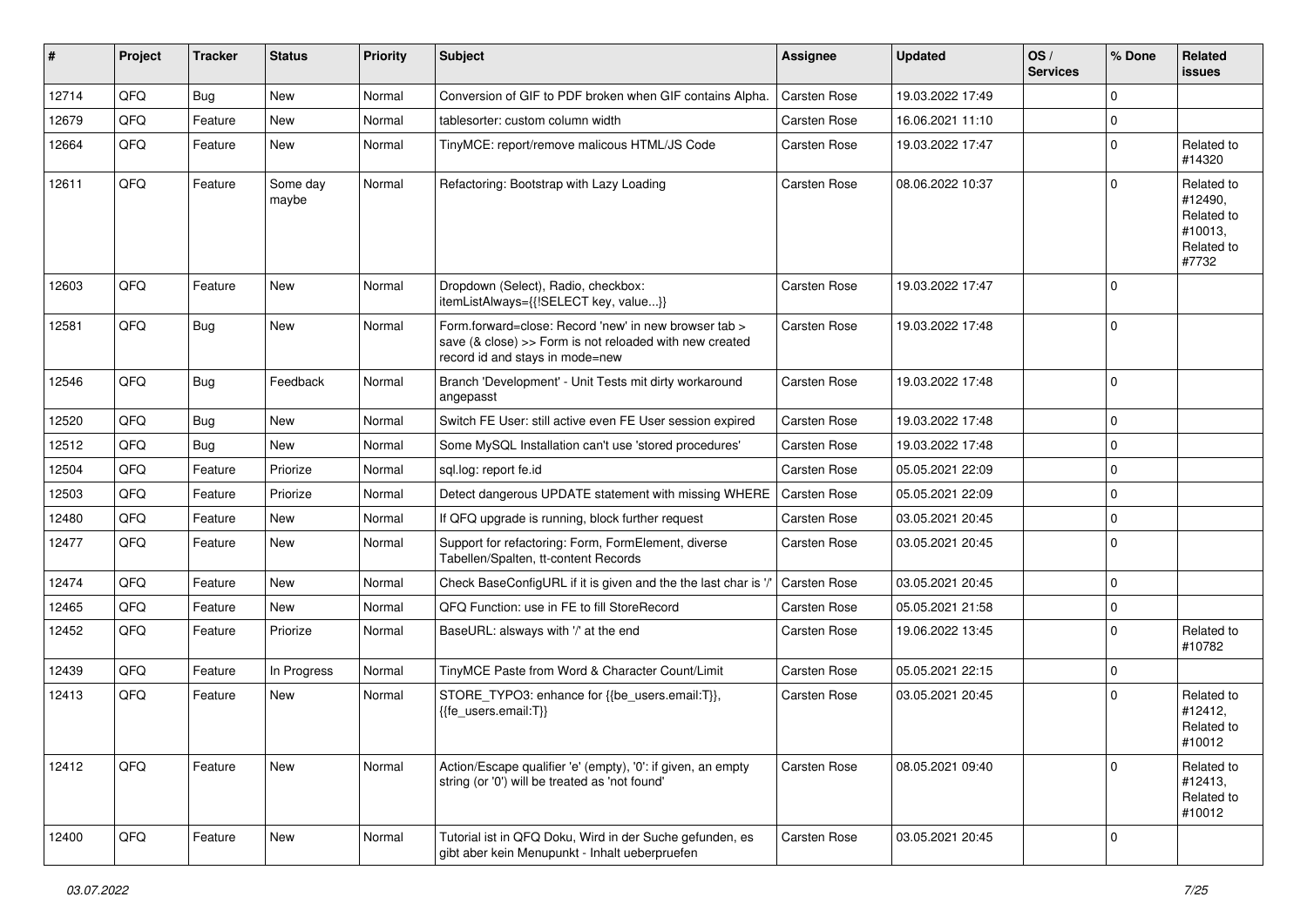| #     | Project | <b>Tracker</b> | <b>Status</b>     | <b>Priority</b> | <b>Subject</b>                                                                                                      | <b>Assignee</b>                                        | <b>Updated</b>      | OS/<br><b>Services</b> | % Done              | <b>Related</b><br><b>issues</b>               |                      |
|-------|---------|----------------|-------------------|-----------------|---------------------------------------------------------------------------------------------------------------------|--------------------------------------------------------|---------------------|------------------------|---------------------|-----------------------------------------------|----------------------|
| 12337 | QFQ     | Feature        | Some day<br>maybe | Normal          | Database.php: better caching                                                                                        | <b>Carsten Rose</b>                                    | 16.09.2021 15:10    |                        | $\Omega$            |                                               |                      |
| 12330 | QFQ     | Feature        | <b>New</b>        | Normal          | Copy to input field / text area / TinyMCE                                                                           | <b>Carsten Rose</b>                                    | 07.04.2021 09:01    |                        | $\mathbf{0}$        |                                               |                      |
| 12327 | QFQ     | Bug            | New               | Normal          | Copy to clipboard: Glyphicon can not be changed                                                                     | <b>Carsten Rose</b>                                    | 27.12.2021 17:59    |                        | $\mathbf 0$         |                                               |                      |
| 12325 | QFQ     | Bug            | Priorize          | Normal          | MultiDB form.dblndex not working for report syntax                                                                  | Carsten Rose                                           | 07.09.2021 13:37    |                        | $\mathbf 0$         | Related to<br>#12145,<br>Related to<br>#12314 |                      |
| 12315 | QFQ     | Feature        | Some day<br>maybe | Normal          | Form History (Diffs) / Backups                                                                                      | <b>Carsten Rose</b>                                    | 16.09.2021 15:10    |                        | $\mathbf 0$         |                                               |                      |
| 12269 | QFQ     | Feature        | <b>New</b>        | Normal          | 2FA - Login                                                                                                         | <b>Carsten Rose</b>                                    | 03.05.2021 20:45    |                        | $\mathbf 0$         |                                               |                      |
| 12187 | QFQ     | Bug            | <b>New</b>        | Normal          | Trigger FormAsFile() via Report: probably problem with multi<br>DB setup                                            | Carsten Rose                                           | 20.03.2021 21:20    |                        | $\Omega$            |                                               |                      |
| 12163 | QFQ     | Feature        | <b>New</b>        | Normal          | Checkbox: table wrap                                                                                                | <b>Carsten Rose</b>                                    | 03.05.2021 20:51    |                        | $\mathbf 0$         |                                               |                      |
| 12162 | QFQ     | Feature        | New               | Normal          | FE.type=sendmail: personalized mailing (several mails) via<br>template                                              | Carsten Rose                                           | 03.05.2021 20:45    |                        | $\mathbf{0}$        |                                               |                      |
| 12146 | QFQ     | Feature        | New               | Normal          | Autocron Job: Anzeigen wann der naechste Job ausgefuehrt   Carsten Rose<br>wird, resp das er nicht ausgefuehrt wird |                                                        | 15.03.2021 15:23    |                        | 0                   |                                               |                      |
| 12133 | QFQ     | <b>Bug</b>     | New               | Normal          | NPM, phpSpreadSheet aktualisieren                                                                                   | Carsten Rose                                           | 15.03.2021 09:04    |                        | $\mathsf{O}\xspace$ |                                               |                      |
| 12119 | QFQ     | Feature        | New               | Normal          | AS paged: error message missing if there ist no 'r'<br>argument.                                                    | <b>Carsten Rose</b>                                    | 03.05.2021 20:51    |                        | $\mathbf 0$         |                                               |                      |
| 12109 | QFQ     | Feature        | New               | Normal          | Donwload Link: Plain, SIP, Persistent Link, Peristent SIP -<br>new notation                                         | Carsten Rose                                           | 03.05.2021 20:45    |                        | $\mathbf 0$         | Related to<br>#12085                          |                      |
| 12045 | QFQ     | Bug            | New               | Normal          | templateGroup afterSave FE: Aufruf ohne<br>sglHonorFormElements funktioniert nicht                                  | Carsten Rose                                           | 18.02.2021 16:33    |                        | $\mathbf 0$         |                                               |                      |
| 12040 | QFQ     | <b>Bug</b>     | <b>New</b>        | Normal          | FE Mode 'hidden' für zwei FEs auf einer Zeile                                                                       | Carsten Rose                                           | 18.02.2021 10:13    |                        | $\pmb{0}$           |                                               |                      |
| 12024 | QFQ     | Feature        | New               | Normal          | Excel Export: text columns by default decode<br>htmlspeciachar()                                                    | <b>Carsten Rose</b>                                    | 17.02.2021 23:55    |                        | 0                   | Related to<br>#12022                          |                      |
| 12023 | QFQ     | Feature        | New               | Normal          | MySQL Stored Precdure: QDECODESPECIALCHAR()                                                                         | <b>Carsten Rose</b>                                    | 16.02.2021 11:16    |                        | $\mathbf 0$         | Related to<br>#12022                          |                      |
| 11980 | QFQ     | Feature        | In Progress       | Normal          | protected verzeichnis MUSS geschützt werden                                                                         | Carsten Rose                                           | 07.09.2021 13:30    |                        | 0                   |                                               |                      |
| 11955 | QFQ     | Feature        | New               | Normal          | subrecord: new title option to set <th> attributes - e.g. to<br/>customize tablesorter options.</th>                | attributes - e.g. to<br>customize tablesorter options. | <b>Carsten Rose</b> | 03.05.2021 20:47       |                     | $\Omega$                                      | Related to<br>#11775 |
| 11775 | QFQ     | Feature        | New               | Normal          | Subrecord Tooltip pro Feld                                                                                          | <b>Carsten Rose</b>                                    | 18.12.2020 15:22    |                        | $\mathbf 0$         | Related to<br>#11955                          |                      |
| 11752 | QFQ     | Bug            | <b>New</b>        | Normal          | checkbox renders multiple input elements with same name                                                             | <b>Carsten Rose</b>                                    | 17.12.2020 14:58    |                        | $\Omega$            | Related to<br>#11750                          |                      |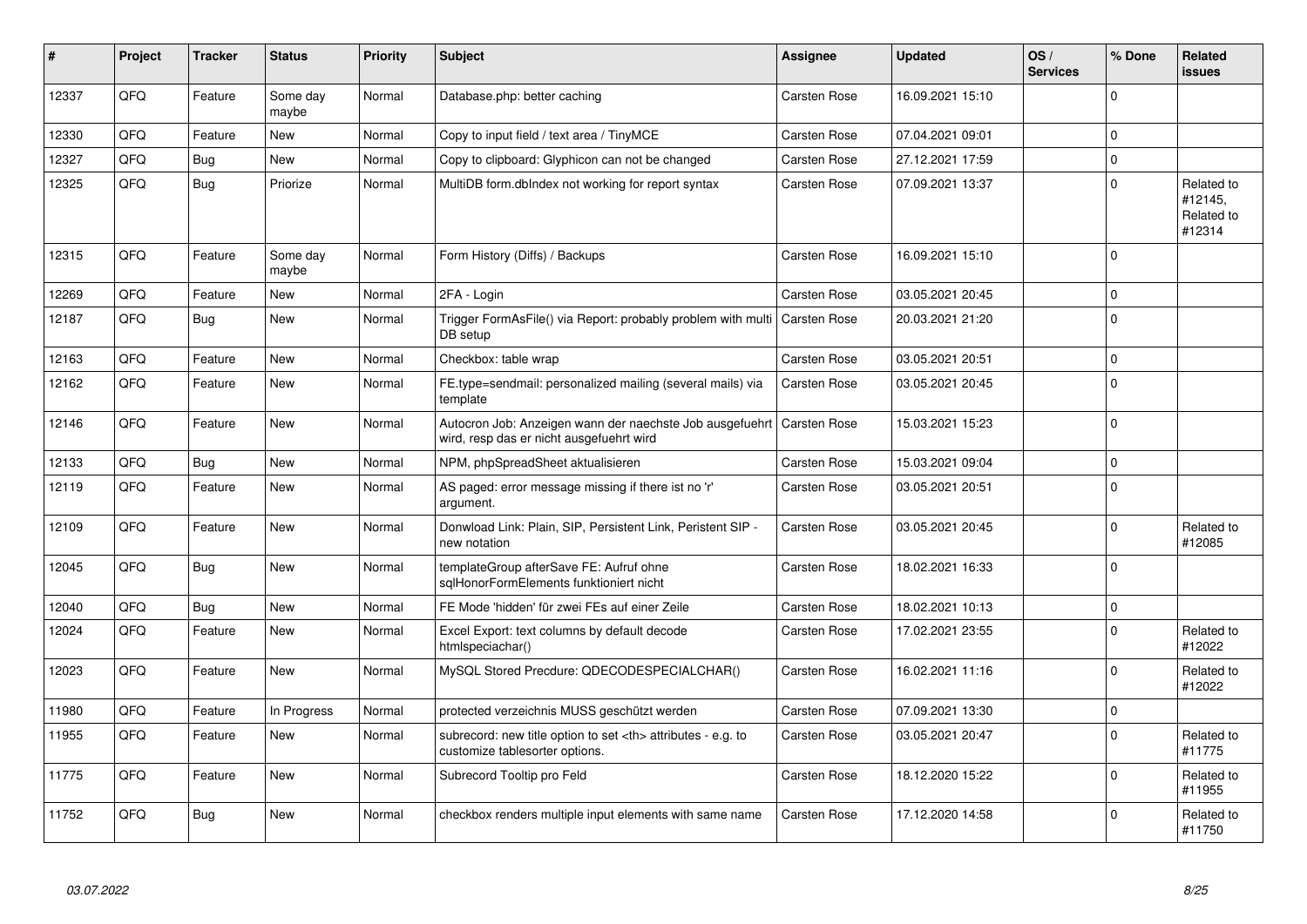| $\sharp$ | Project | <b>Tracker</b> | <b>Status</b>     | <b>Priority</b> | <b>Subject</b>                                                                      | <b>Assignee</b>     | <b>Updated</b>   | OS/<br><b>Services</b> | % Done      | Related<br>issues                                                                                                              |
|----------|---------|----------------|-------------------|-----------------|-------------------------------------------------------------------------------------|---------------------|------------------|------------------------|-------------|--------------------------------------------------------------------------------------------------------------------------------|
| 11747    | QFQ     | Feature        | New               | Normal          | Maintenance Page with Redirect                                                      | <b>Carsten Rose</b> | 03.05.2021 20:47 |                        | 0           | Related to<br>#11741                                                                                                           |
| 11702    | QFQ     | Feature        | New               | Normal          | HTML Special Char makes no sense for 'allbut' if '&' is<br>forbidden                | <b>Carsten Rose</b> | 07.12.2021 16:35 |                        | 0           | Related to<br>#5112,<br>Related to<br>#14320                                                                                   |
| 11695    | QFQ     | <b>Bug</b>     | <b>New</b>        | Normal          | MultiForm required FE Error                                                         | <b>Carsten Rose</b> | 04.12.2020 13:34 |                        | 0           |                                                                                                                                |
| 11668    | QFQ     | <b>Bug</b>     | New               | Normal          | Play function.sql - problem with mysql                                              | Carsten Rose        | 03.05.2021 20:48 |                        | 0           |                                                                                                                                |
| 11667    | QFQ     | <b>Bug</b>     | New               | Normal          | MySQL mariadb-server-10.3: Incorrect datetime value                                 | Carsten Rose        | 03.05.2021 20:48 |                        | 0           |                                                                                                                                |
| 11523    | QFQ     | Feature        | New               | Normal          | Mit dynamic Update erkennen, ob Upload gemacht wurde                                | Carsten Rose        | 13.11.2020 15:07 |                        | 0           | Related to<br>#9533                                                                                                            |
| 11517    | QFQ     | Bug            | In Progress       | Normal          | extraButtonInfo Broken for multiple FormElements                                    | <b>Carsten Rose</b> | 12.05.2022 13:12 |                        | 0           | Related to<br>#7890,<br>Related to<br>#3811, Has<br>duplicate<br>#10905, Has<br>duplicate<br>#10553, Has<br>duplicate<br>#6779 |
| 11516    | QFQ     | Feature        | New               | Normal          | Multi Page Form (Previous/Next Buttons)                                             | <b>Carsten Rose</b> | 16.03.2021 17:52 |                        | 0           |                                                                                                                                |
| 11504    | QFQ     | Feature        | New               | Normal          | Dynamic Update: Button text update for 'Save',' Close' &<br>'Delete'                | Carsten Rose        | 12.11.2020 23:44 |                        | 0           |                                                                                                                                |
| 11460    | QFQ     | Feature        | New               | Normal          | Easier creation of changelog: gitchangelog                                          | Carsten Rose        | 12.06.2021 10:20 |                        | $\mathbf 0$ | Related to<br>#13467                                                                                                           |
| 11323    | QFQ     | Feature        | Some day<br>maybe | Normal          | Report Frontend Editor Modal + Codemirror                                           | Carsten Rose        | 16.09.2021 15:10 |                        | $\mathbf 0$ | Related to<br>#11036                                                                                                           |
| 11322    | QFQ     | Feature        | Some day<br>maybe | Normal          | Form Element JSON - (multiline parameter field)                                     | Carsten Rose        | 16.09.2021 15:10 |                        | 0           |                                                                                                                                |
| 11320    | QFQ     | Feature        | Priorize          | Normal          | Typo3 Version 10 support                                                            | Carsten Rose        | 05.05.2021 22:09 |                        | 0           |                                                                                                                                |
| 11239    | QFQ     | <b>Bug</b>     | New               | Normal          | Radiobutton (plain): horizontales Rendern abhängig vom<br>Datentyp in der Datenbank | Carsten Rose        | 30.09.2020 18:37 |                        | 0           |                                                                                                                                |
| 11217    | QFQ     | Feature        | Some day<br>maybe | Normal          | <b>Extend Script Functionality</b>                                                  | <b>Carsten Rose</b> | 16.09.2021 15:10 |                        | $\mathbf 0$ |                                                                                                                                |
| 11080    | QFQ     | Feature        | New               | Normal          | Send MQTT messages                                                                  | Carsten Rose        | 29.08.2020 19:49 |                        | 0           |                                                                                                                                |
| 11076    | QFQ     | Feature        | In Progress       | Normal          | SELECT  AS _websocket                                                               | Carsten Rose        | 30.08.2020 17:49 |                        | 0           |                                                                                                                                |
| 11036    | QFQ     | Feature        | Some day<br>maybe | Normal          | inline report editor permissions                                                    | Carsten Rose        | 16.09.2021 15:09 |                        | 0           | Related to<br>#11323                                                                                                           |
| 10996    | QFG     | Feature        | New               | Normal          | Download video via sip: no seek                                                     | Carsten Rose        | 12.08.2020 14:18 |                        | 0           |                                                                                                                                |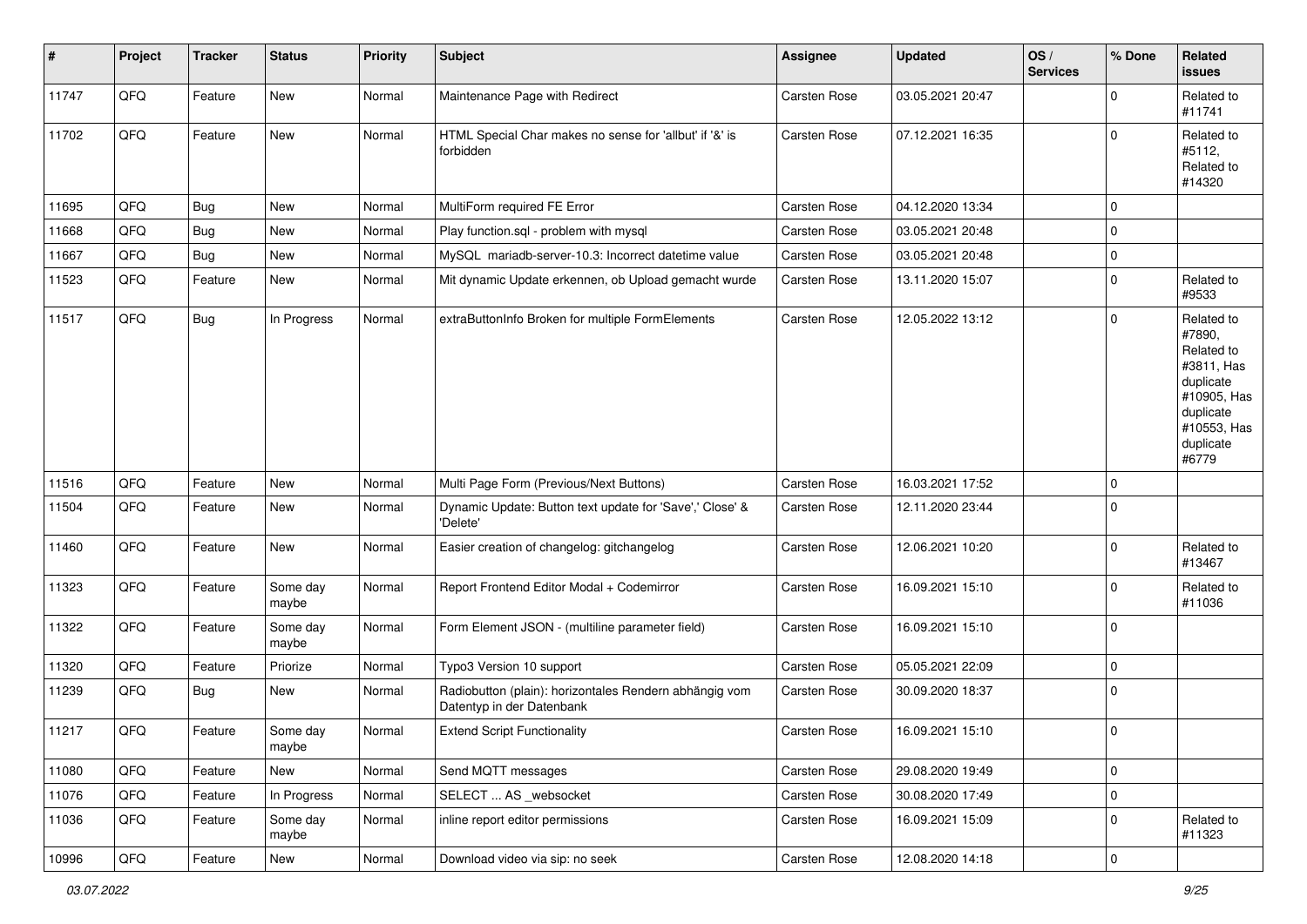| #     | Project | <b>Tracker</b> | <b>Status</b>     | <b>Priority</b> | <b>Subject</b>                                                                           | <b>Assignee</b>     | <b>Updated</b>   | OS/<br><b>Services</b> | % Done      | Related<br><b>issues</b>                                             |
|-------|---------|----------------|-------------------|-----------------|------------------------------------------------------------------------------------------|---------------------|------------------|------------------------|-------------|----------------------------------------------------------------------|
| 10979 | QFQ     | Feature        | New               | Normal          | Ajax Calls an API - dataReport                                                           | Carsten Rose        | 11.05.2022 12:15 |                        | 0           |                                                                      |
| 10976 | QFQ     | Feature        | New               | Normal          | Excel Export Verbesserungen                                                              | Carsten Rose        | 06.08.2020 10:56 |                        | 0           |                                                                      |
| 10937 | QFQ     | Bug            | <b>New</b>        | Normal          | Fehler mit abhängigen Select- Feldern beim Positionieren                                 | Carsten Rose        | 12.11.2020 23:45 |                        | $\mathbf 0$ |                                                                      |
| 10819 | QFQ     | Feature        | New               | Normal          | Persistent SIP - second try                                                              | Carsten Rose        | 29.06.2020 23:02 |                        | 0           | Related to<br>#6261                                                  |
| 10745 | QFQ     | Feature        | Some day<br>maybe | Normal          | <b>Tablesorter Excel Export</b>                                                          | <b>Carsten Rose</b> | 16.09.2021 15:09 |                        | 0           |                                                                      |
| 10716 | QFQ     | Feature        | Some day<br>maybe | Normal          | Business Logic mit Externen Skripten                                                     | <b>Carsten Rose</b> | 16.09.2021 15:10 |                        | 0           | Related to<br>#10713,<br>Related to<br>#8217                         |
| 10714 | QFQ     | Feature        | <b>New</b>        | Normal          | multi Table Form                                                                         | Carsten Rose        | 16.03.2021 18:44 |                        | 0           |                                                                      |
| 10704 | QFQ     | <b>Bug</b>     | New               | Normal          | wkhtml problem rendering fullCalendar.js / fabric.js >><br>successor: puppeteer          | Carsten Rose        | 12.11.2020 23:45 |                        | 0           | Related to<br>#5024,<br>Related to<br>#4650,<br>Related to<br>#10715 |
| 10661 | QFQ     | <b>Bug</b>     | In Progress       | Normal          | Typo3 Warnungen                                                                          | <b>Carsten Rose</b> | 07.09.2021 13:23 |                        | 0           | Related to<br>#12440                                                 |
| 10658 | QFQ     | <b>Bug</b>     | New               | Normal          | processReadOnly broken                                                                   | <b>Carsten Rose</b> | 27.05.2020 17:55 |                        | 0           |                                                                      |
| 10593 | QFQ     | Feature        | New               | Normal          | label2: text behind input element                                                        | <b>Carsten Rose</b> | 16.05.2020 10:57 |                        | 0           |                                                                      |
| 10588 | QFQ     | Bug            | New               | Normal          | typeahed Tag: Doku anpassen                                                              | <b>Carsten Rose</b> | 12.11.2020 23:45 |                        | 0           |                                                                      |
| 10443 | QFQ     | Feature        | In Progress       | Normal          | Konzept_api / _live                                                                      | <b>Carsten Rose</b> | 07.05.2020 09:39 |                        | 0           |                                                                      |
| 10322 | QFQ     | <b>Bug</b>     | New               | Normal          | FormElement / Radio: missing column 'enum' >> FE not<br>reported                         | Carsten Rose        | 07.05.2020 09:37 |                        | 0           |                                                                      |
| 10119 | QFQ     | Feature        | New               | Normal          | Dropdown (selectlist) & TypeAhead: format and catagorize<br>list                         | <b>Carsten Rose</b> | 07.05.2020 09:36 |                        | 0           |                                                                      |
| 10116 | QFQ     | Feature        | Some day<br>maybe | Normal          | TypeAhead: Tag - show inside 'input' element                                             | <b>Carsten Rose</b> | 16.09.2021 15:09 |                        | 0           |                                                                      |
| 10095 | QFQ     | Feature        | Some day<br>maybe | Normal          | Generic Gitlab Integration into QFQ                                                      | <b>Carsten Rose</b> | 16.09.2021 15:10 |                        | 0           |                                                                      |
| 10082 | QFQ     | Bug            | New               | Normal          | FE.type=SELECT - 'sanatize' Class                                                        | Carsten Rose        | 07.05.2020 09:36 |                        | O           | Related to<br>#10081                                                 |
| 10080 | QFQ     | Feature        | New               | Normal          | Popup on 'save' / 'close': configure dialog (answer<br>yes/no/cancle/)                   | Carsten Rose        | 28.03.2021 20:52 |                        | 0           | Is duplicate<br>of #12262                                            |
| 10015 | QFQ     | Feature        | Priorize          | Normal          | Monospace in Textarea                                                                    | Carsten Rose        | 03.02.2020 13:40 |                        | 0           |                                                                      |
| 10014 | QFQ     | Feature        | New               | Normal          | Manual.rst: describe behaviour and process order of<br>fillStoreVar, slaveId, sqlBefore, | Carsten Rose        | 01.02.2020 22:31 |                        | 0           |                                                                      |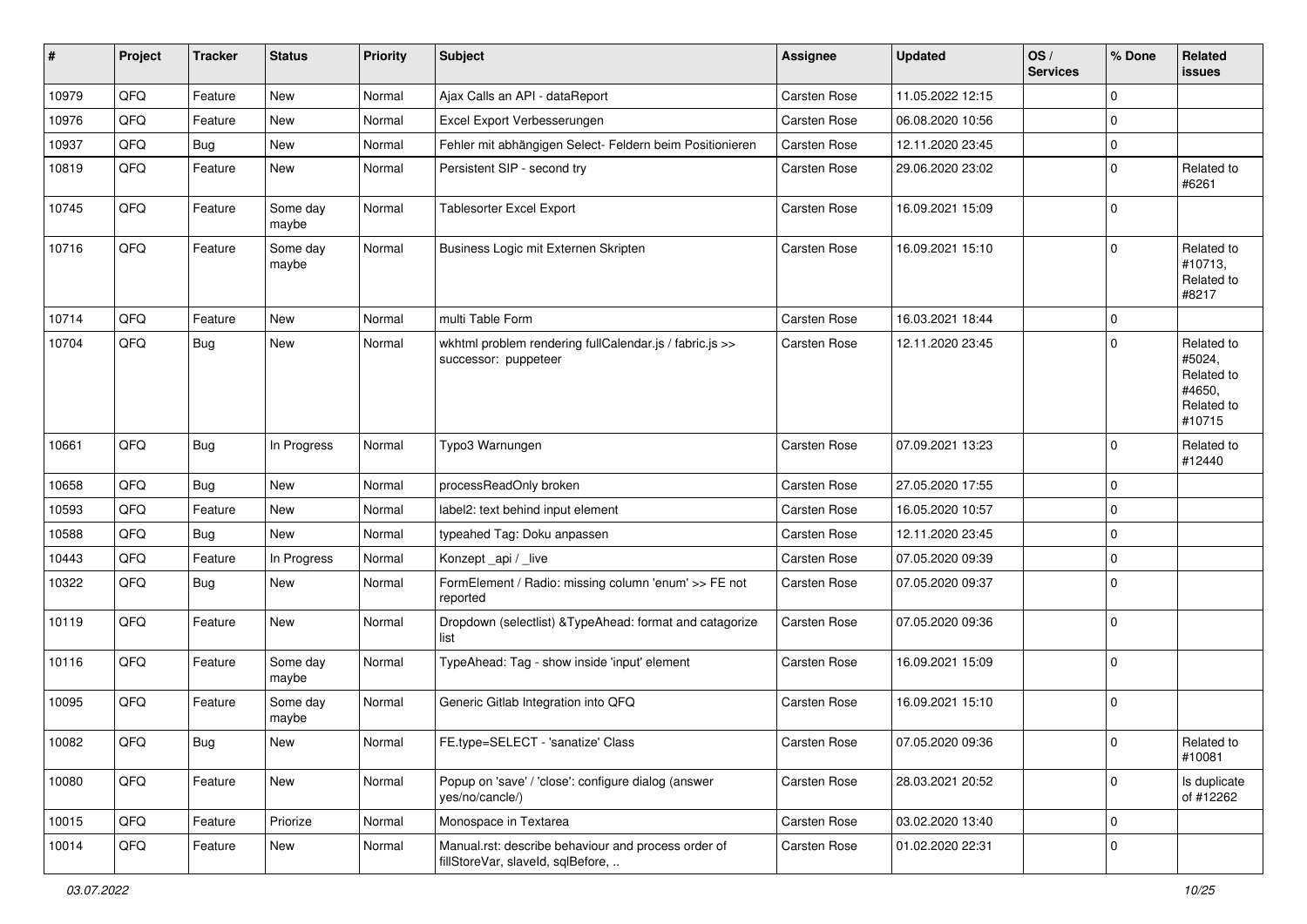| #     | Project | <b>Tracker</b> | <b>Status</b>     | <b>Priority</b> | <b>Subject</b>                                                                                                                        | <b>Assignee</b>     | <b>Updated</b>   | OS/<br><b>Services</b> | % Done      | Related<br>issues                                                       |
|-------|---------|----------------|-------------------|-----------------|---------------------------------------------------------------------------------------------------------------------------------------|---------------------|------------------|------------------------|-------------|-------------------------------------------------------------------------|
| 10013 | QFQ     | Feature        | Some day<br>maybe | Normal          | FE.typ=editor: CodeMirror                                                                                                             | Carsten Rose        | 08.06.2022 10:37 |                        | $\Omega$    | Related to<br>#12611,<br>Related to<br>#12490,<br>Related to<br>#7732   |
| 10012 | QFQ     | Feature        | Priorize          | Normal          | redirectAllMailTo: {{beEmail:T}}                                                                                                      | Carsten Rose        | 08.05.2021 09:54 |                        | $\Omega$    | Related to<br>#12412.<br>Related to<br>#12413,<br>Related to<br>#10011  |
| 10011 | QFQ     | Feature        | Priorize          | Normal          | Offer new STORE_TYPO3 Variable 'beUser', 'beEmail'                                                                                    | <b>Carsten Rose</b> | 08.05.2021 09:51 |                        | $\Omega$    | Related to<br>#10012,<br>Related to<br>#12511                           |
| 10005 | QFQ     | Feature        | Priorize          | Normal          | Report / special column name:  AS _calendar                                                                                           | Carsten Rose        | 03.06.2020 17:28 |                        | 0           |                                                                         |
| 9983  | QFQ     | Feature        | New               | Normal          | Report Notation: new keyword 'range'                                                                                                  | <b>Carsten Rose</b> | 01.02.2020 15:55 |                        | $\mathbf 0$ |                                                                         |
| 9975  | QFQ     | Bug            | Priorize          | Normal          | Dropdown Menu: 'r:3' broken                                                                                                           | Carsten Rose        | 01.02.2020 10:13 |                        | 0           |                                                                         |
| 9968  | QFQ     | Feature        | Priorize          | Normal          | Tooltip in Links for Developer                                                                                                        | Carsten Rose        | 01.02.2020 23:17 |                        | $\mathbf 0$ |                                                                         |
| 9958  | QFQ     | Bug            | Priorize          | Normal          | Broken subrecord query: no error message                                                                                              | Carsten Rose        | 05.02.2021 15:15 |                        | $\mathbf 0$ |                                                                         |
| 9947  | QFQ     | Bug            | Priorize          | Normal          | Unwanted error message if missing 'typeAheadSqlPrefetch'                                                                              | Carsten Rose        | 01.02.2020 10:13 |                        | $\mathbf 0$ |                                                                         |
| 9928  | QFQ     | Feature        | Priorize          | Normal          | SpecialColumnName: a) Deprecated: ' AS "_+tag " ', b)<br>New: ' AS "_ <tag1><tag2>"</tag2></tag1>                                     | Carsten Rose        | 01.02.2020 23:17 |                        | $\Omega$    | Related to<br>#9929                                                     |
| 9927  | QFQ     | Feature        | New               | Normal          | QFQ Update: a) Update nur machen wenn BE User<br>eingeloggt ist., b) Bei Fehler genaue Meldung welcher<br>Updateschritt Probleme hat. | Carsten Rose        | 22.01.2020 12:59 |                        | $\Omega$    |                                                                         |
| 9900  | QFQ     | Feature        | Priorize          | Normal          | Generic API Call: tt-content record >> JSON                                                                                           | Carsten Rose        | 01.02.2020 10:13 |                        | $\Omega$    |                                                                         |
| 9862  | QFQ     | <b>Bug</b>     | Priorize          | Normal          | Failed writing to sql mail qfq.log should throw an exception                                                                          | <b>Carsten Rose</b> | 01.02.2020 10:13 |                        | $\mathbf 0$ |                                                                         |
| 9834  | QFQ     | <b>Bug</b>     | Priorize          | Normal          | Input elements with tag 'disabled' are missing on<br>form-submit: server option 'processReadOnly' broken                              | Carsten Rose        | 07.12.2021 16:43 |                        | $\mathbf 0$ | Related to<br>#9691,<br>Related to<br>#5305, Has<br>duplicate<br>#12331 |
| 9811  | QFQ     | Feature        | New               | Normal          | Report: tag every n'th row                                                                                                            | Carsten Rose        | 01.02.2020 23:22 |                        | $\mathbf 0$ |                                                                         |
| 9783  | QFQ     | <b>Bug</b>     | New               | Normal          | Email with special characters                                                                                                         | Carsten Rose        | 01.02.2020 23:22 |                        | $\mathbf 0$ |                                                                         |
| 9781  | QFQ     | Feature        | New               | Normal          | Button: CSS class to make buttons smaller                                                                                             | Carsten Rose        | 01.02.2020 23:22 |                        | $\mathbf 0$ |                                                                         |
| 9777  | QFQ     | Feature        | New               | Normal          | Logging QFQ Variables                                                                                                                 | Carsten Rose        | 16.12.2019 17:17 |                        | $\mathbf 0$ |                                                                         |
| 9773  | QFQ     | <b>Bug</b>     | New               | Normal          | form.parameter.formModeGlobal=requiredOff                                                                                             | Carsten Rose        | 01.02.2020 15:56 |                        | $\mathsf 0$ |                                                                         |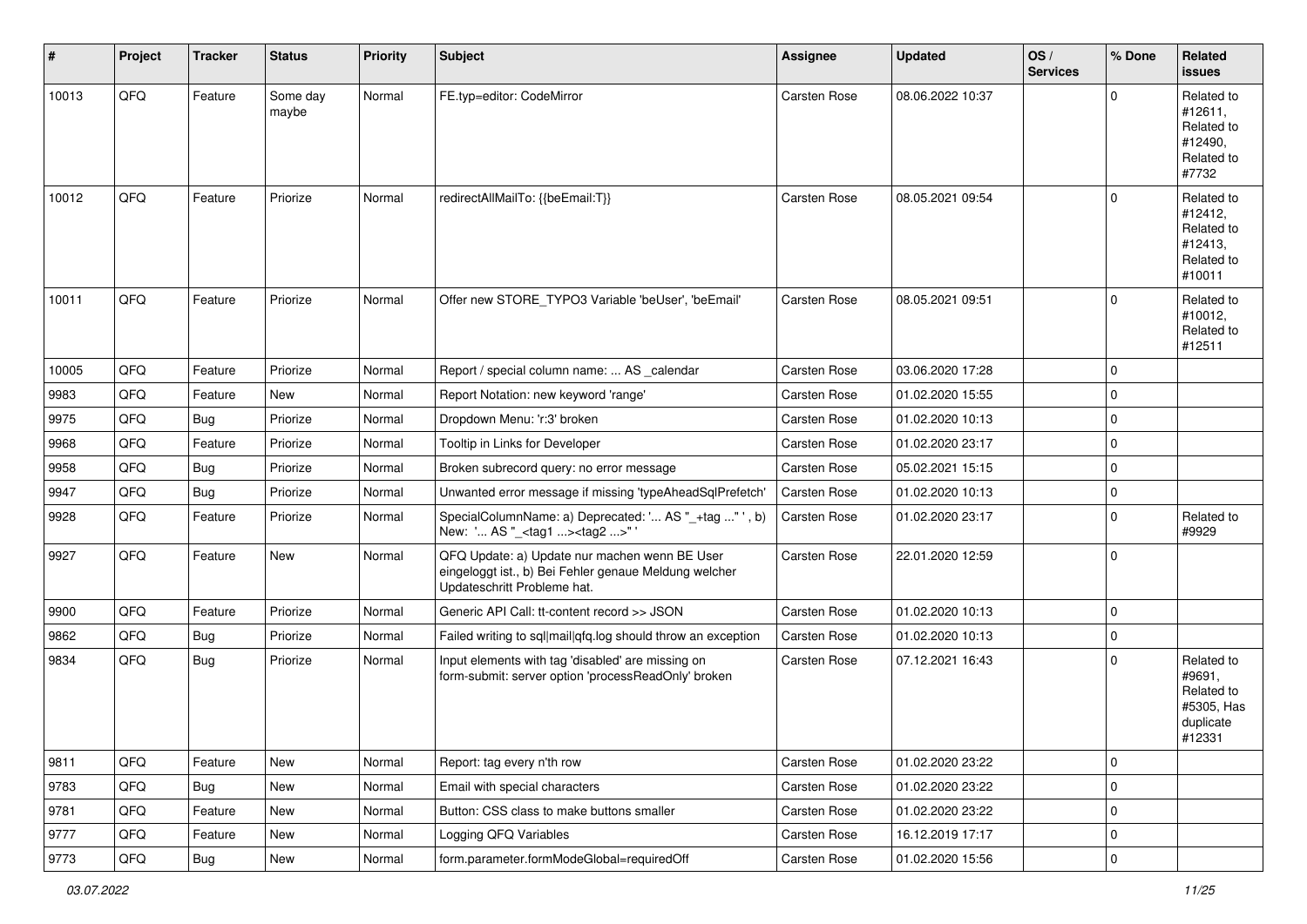| #    | Project | <b>Tracker</b> | <b>Status</b>     | <b>Priority</b> | <b>Subject</b>                                                                  | <b>Assignee</b>     | <b>Updated</b>   | OS/<br><b>Services</b> | % Done      | Related<br>issues                                                    |
|------|---------|----------------|-------------------|-----------------|---------------------------------------------------------------------------------|---------------------|------------------|------------------------|-------------|----------------------------------------------------------------------|
| 9707 | QFQ     | Feature        | <b>New</b>        | Normal          | SIP security: encode pageld and check pageld on decode                          | <b>Carsten Rose</b> | 01.02.2020 23:22 |                        | 0           |                                                                      |
| 9706 | QFQ     | Feature        | New               | Normal          | Multi File Upload (hidden template group)                                       | <b>Carsten Rose</b> | 01.02.2020 23:22 |                        | $\mathbf 0$ | Related to<br>#7521,<br>Related to<br>#5562,<br>Related to<br>#13330 |
| 9704 | QFQ     | Feature        | Some day<br>maybe | Normal          | Thumbnails Generieren beim Splitten von PDF Files                               | Carsten Rose        | 11.12.2019 16:01 |                        | $\Omega$    |                                                                      |
| 9669 | QFQ     | <b>Bug</b>     | Some day<br>maybe | Normal          | Checkbox / Template Group: radio/checkbox visible broken<br>after 'add'         | Carsten Rose        | 16.06.2021 13:47 |                        | $\mathbf 0$ | Related to<br>#8091                                                  |
| 9668 | QFQ     | Feature        | Priorize          | Normal          | Form.mode: rename 'hidden' to 'hide'                                            | <b>Carsten Rose</b> | 05.05.2021 22:14 |                        | $\mathbf 0$ | Related to<br>#6437                                                  |
| 9602 | QFQ     | Feature        | New               | Normal          | Form definition as JSON                                                         | Carsten Rose        | 01.02.2020 23:21 |                        | $\mathbf 0$ | Related to<br>#9600                                                  |
| 9579 | QFQ     | Feature        | Some day<br>maybe | Normal          | Multiform with Process Row                                                      | <b>Carsten Rose</b> | 11.12.2019 16:01 |                        | $\mathbf 0$ |                                                                      |
| 9537 | QFQ     | Feature        | <b>New</b>        | Normal          | FormEditor: Edit fieldset in FrontEnd                                           | Carsten Rose        | 01.02.2020 23:22 |                        | $\mathbf 0$ |                                                                      |
| 9533 | QFQ     | Bug            | <b>New</b>        | Normal          | FE.type=upload: Check in 'beforeSave' if upload is given                        | Carsten Rose        | 01.02.2020 23:22 |                        | $\mathbf 0$ | Related to<br>#11523                                                 |
| 9394 | QFQ     | Feature        | Priorize          | Normal          | REST: allow for non numerical ids in get requests                               | <b>Carsten Rose</b> | 05.05.2021 22:10 |                        | 0           |                                                                      |
| 9352 | QFQ     | Feature        | <b>New</b>        | Normal          | FE 'Native' fire slaveld, sqlAfter, sqlIns                                      | Carsten Rose        | 01.02.2020 23:22 |                        | 0           |                                                                      |
| 9348 | QFQ     | Feature        | <b>New</b>        | Normal          | defaultThumbnailSize: pre render thumbnails                                     | Carsten Rose        | 12.06.2021 09:05 |                        | $\mathbf 0$ |                                                                      |
| 9346 | QFQ     | Feature        | Priorize          | Normal          | beforeSave: check if an upload is given                                         | Carsten Rose        | 11.06.2021 21:18 |                        | 0           |                                                                      |
| 9317 | QFQ     | Bug            | New               | Normal          | FE.type=note: with dynamic show/hidden an empty label<br>causes trouble         | Carsten Rose        | 01.02.2020 23:22 |                        | $\mathbf 0$ |                                                                      |
| 9281 | QFQ     | <b>Bug</b>     | Some day<br>maybe | Normal          | Allow STRICT_TRANS_TABLES                                                       | Carsten Rose        | 02.01.2021 18:43 |                        | $\mathbf 0$ |                                                                      |
| 9221 | QFQ     | Feature        | <b>New</b>        | Normal          | typeAhead: Zeichenlimite ausschalten                                            | Carsten Rose        | 29.06.2022 22:36 |                        | 0           |                                                                      |
| 9208 | QFQ     | Feature        | New               | Normal          | Manage 'recent' records                                                         | Carsten Rose        | 01.02.2020 23:22 |                        | 0           |                                                                      |
| 9177 | QFQ     | Bug            | <b>New</b>        | Normal          | Bug? QFQ tries to save an action FE, which has real<br>existing column name     | <b>Carsten Rose</b> | 01.02.2020 23:22 |                        | $\mathbf 0$ |                                                                      |
| 9136 | QFO     | Feature        | New               | Normal          | Create ZIP files with dynamic PDFs                                              | Carsten Rose        | 01.02.2020 23:22 |                        | 0           |                                                                      |
| 9129 | QFQ     | Feature        | New               | Normal          | sqlValidate: Message as notification, not as error                              | Carsten Rose        | 01.02.2020 23:22 |                        | $\mathbf 0$ | Related to<br>#9128                                                  |
| 9128 | QFQ     | Feature        | New               | Normal          | Error Message: not replaced variables- a) replace back to<br>'{{', b) underline | Carsten Rose        | 01.02.2020 23:22 |                        | $\mathbf 0$ | Related to<br>#9129                                                  |
| 9127 | QFG     | Bug            | New               | Normal          | Error Message: change 'roll over' color - text not readable                     | Carsten Rose        | 01.02.2020 23:22 |                        | $\pmb{0}$   |                                                                      |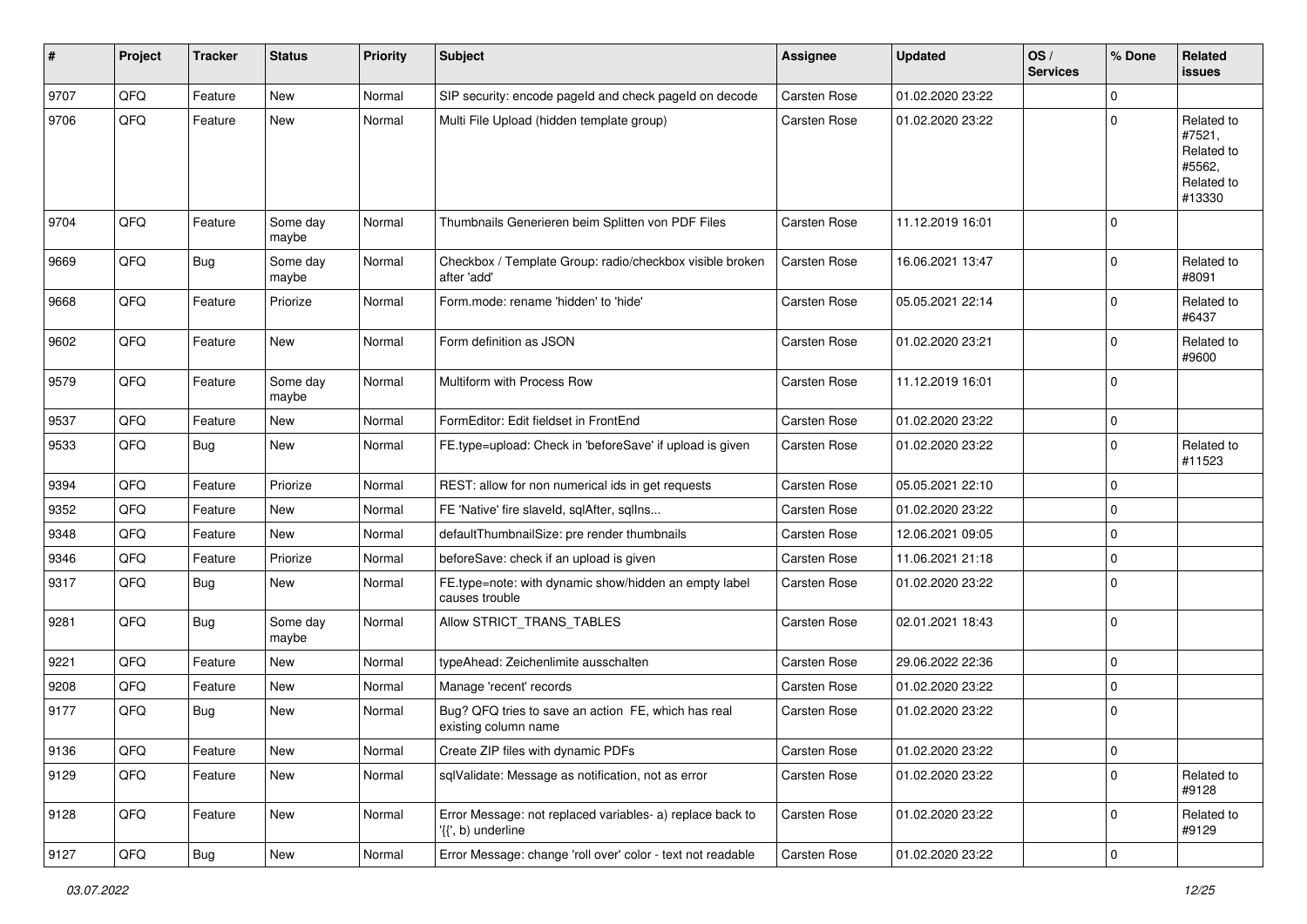| ∦    | Project | <b>Tracker</b> | <b>Status</b>     | <b>Priority</b> | <b>Subject</b>                                                                                         | <b>Assignee</b>     | <b>Updated</b>   | OS/<br><b>Services</b> | % Done         | <b>Related</b><br><b>issues</b> |
|------|---------|----------------|-------------------|-----------------|--------------------------------------------------------------------------------------------------------|---------------------|------------------|------------------------|----------------|---------------------------------|
| 9077 | QFQ     | <b>Bug</b>     | <b>New</b>        | Normal          | typeAheadSql: report broken SQL                                                                        | Carsten Rose        | 29.06.2022 22:35 |                        | $\Omega$       | Related to<br>#4018             |
| 9013 | QFQ     | <b>Bug</b>     | <b>New</b>        | Normal          | Error in Twig template not handled                                                                     | Carsten Rose        | 20.10.2021 13:43 |                        | 0              |                                 |
| 8975 | QFQ     | Feature        | <b>New</b>        | Normal          | Report Notation: 2.0                                                                                   | Carsten Rose        | 01.02.2020 23:22 |                        | $\mathbf 0$    | Related to<br>#8963             |
| 8963 | QFQ     | Feature        | Priorize          | Normal          | Setting values in a store: flexible way                                                                | <b>Carsten Rose</b> | 05.05.2021 22:10 |                        | $\mathbf 0$    | Related to<br>#8975             |
| 8894 | QFQ     | Feature        | Some day<br>maybe | Normal          | Documentation Tags Usable in QFQ Application                                                           | Carsten Rose        | 11.12.2019 16:01 |                        | 0              |                                 |
| 8892 | QFQ     | Feature        | Some day<br>maybe | Normal          | Display and Edit SQL Comments in Form Editor                                                           | Carsten Rose        | 11.12.2019 16:01 |                        | 0              |                                 |
| 8806 | QFQ     | Feature        | <b>New</b>        | Normal          | SQL Function nl2br                                                                                     | <b>Carsten Rose</b> | 01.02.2020 23:22 |                        | $\Omega$       |                                 |
| 8719 | QFQ     | Feature        | <b>New</b>        | Normal          | extraButtonLock: add support for 0/1                                                                   | Carsten Rose        | 01.02.2020 23:22 |                        | $\overline{0}$ |                                 |
| 8702 | QFQ     | Feature        | New               | Normal          | Load Record which is locked: missing user info                                                         | Carsten Rose        | 11.12.2019 16:16 |                        | $\Omega$       | Related to<br>#9789             |
| 8586 | QFQ     | Feature        | Some day<br>maybe | Normal          | QFQ: Enhance Error message for 'record not found'                                                      | <b>Carsten Rose</b> | 16.09.2021 15:10 |                        | 0              |                                 |
| 8585 | QFQ     | Feature        | Priorize          | Normal          | Enhance Error message for 'unknown form'                                                               | <b>Carsten Rose</b> | 01.02.2020 10:13 |                        | 0              |                                 |
| 8584 | QFQ     | Feature        | Priorize          | Normal          | FE 'Action' - never assign to Container (except Template<br>Group)                                     | <b>Carsten Rose</b> | 01.02.2020 10:13 |                        | $\overline{0}$ |                                 |
| 8520 | QFQ     | Feature        | Some day<br>maybe | Normal          | Bring QFQ to Composer                                                                                  | Carsten Rose        | 16.09.2021 15:10 |                        | 0              |                                 |
| 8336 | QFQ     | Feature        | <b>New</b>        | Normal          | Form > modified > Close New: a) Optional disable popup, b)<br>custom text, c) mode on save: close stay | <b>Carsten Rose</b> | 01.02.2020 23:22 |                        | 0              | Related to<br>#8335             |
| 8277 | QFQ     | Feature        | Priorize          | Normal          | fe.parameter.default=                                                                                  | <b>Carsten Rose</b> | 01.02.2020 23:17 |                        | 0              | Related to<br>#8113             |
| 8217 | QFQ     | Feature        | <b>New</b>        | Normal          | if-elseif-else construct                                                                               | <b>Carsten Rose</b> | 16.03.2021 18:41 |                        | $\Omega$       | Related to<br>#10716            |
| 8187 | QFQ     | Feature        | <b>New</b>        | Normal          | Subrecord: enable/hide new button - make new/edit/delete<br>customizeable.                             | <b>Carsten Rose</b> | 06.03.2021 18:44 |                        | 0              | Related to<br>#11326            |
| 8106 | QFQ     | <b>Bug</b>     | Some day<br>maybe | Normal          | Dynamic Update: Feld kann nicht auf empty zurückgesetzt<br>werden                                      | Carsten Rose        | 11.12.2019 16:01 |                        | $\Omega$       |                                 |
| 8101 | QFQ     | Feature        | Some day<br>maybe | Normal          | Password hash: support further hashing methods                                                         | Carsten Rose        | 16.09.2021 15:10 |                        | 0              |                                 |
| 8089 | QFQ     | Feature        | <b>New</b>        | Normal          | Copy/Paste for FormElements                                                                            | <b>Carsten Rose</b> | 01.02.2020 23:22 |                        | 0              |                                 |
| 8049 | QFQ     | <b>Bug</b>     | <b>New</b>        | Normal          | FE.type=note, column 'value': text moves some pixel to top<br>after save                               | Carsten Rose        | 01.02.2020 23:22 |                        | $\mathbf 0$    |                                 |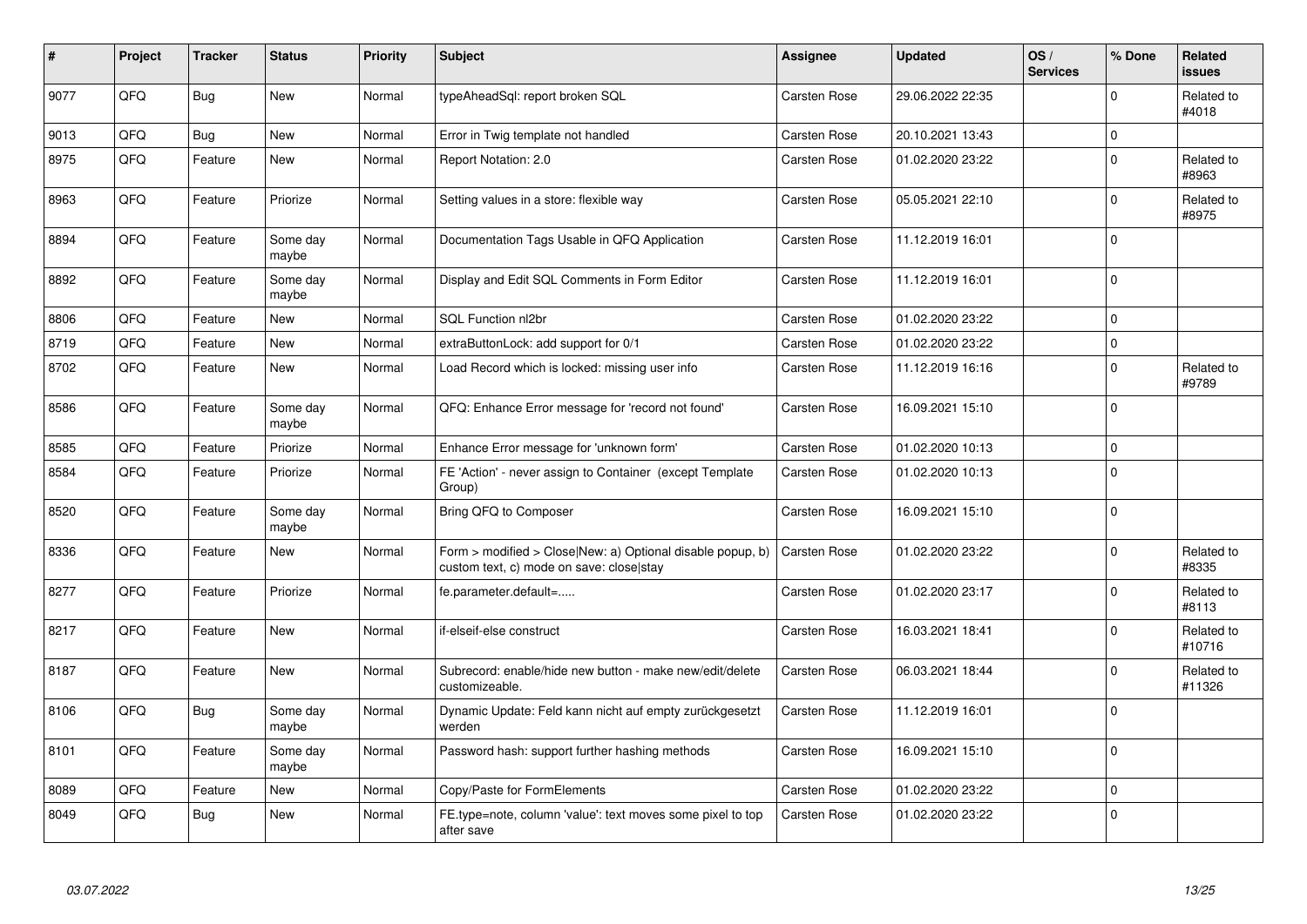| ∦    | Project | <b>Tracker</b> | <b>Status</b> | <b>Priority</b> | Subject                                                                                               | <b>Assignee</b>     | <b>Updated</b>   | OS/<br><b>Services</b> | % Done      | Related<br>issues    |
|------|---------|----------------|---------------|-----------------|-------------------------------------------------------------------------------------------------------|---------------------|------------------|------------------------|-------------|----------------------|
| 8044 | QFQ     | Feature        | Priorize      | Normal          | Transaction: a) Form, b) Report                                                                       | Carsten Rose        | 05.05.2021 22:14 |                        | $\mathbf 0$ | Related to<br>#8043  |
| 8037 | QFQ     | Bug            | Priorize      | Normal          | FE.type=upload (advanced mode): {{slaveld:V}} missing<br>during dynamic update                        | <b>Carsten Rose</b> | 01.02.2020 10:13 |                        | $\Omega$    |                      |
| 8034 | QFQ     | Feature        | Priorize      | Normal          | FormElement 'data': 22.22.2222 should not be accepted                                                 | Carsten Rose        | 01.02.2020 10:13 |                        | $\Omega$    |                      |
| 7924 | QFQ     | Feature        | New           | Normal          | Radio/Checkbox with Tooltip                                                                           | Carsten Rose        | 01.02.2020 23:22 |                        | $\Omega$    |                      |
| 7920 | QFQ     | Feature        | New           | Normal          | FE: Syntax Highlight, Zeinlenumbruch                                                                  | Carsten Rose        | 01.02.2020 10:03 |                        | 0           |                      |
| 7890 | QFQ     | Bug            | <b>New</b>    | Normal          | FormElement 'required': extraButtonInfo not aligned                                                   | <b>Carsten Rose</b> | 11.06.2021 21:17 |                        | 0           | Related to<br>#11517 |
| 7812 | QFQ     | Feature        | <b>New</b>    | Normal          | FE 'Subrecord' - new option 'subrecordShowFilter',<br>'subrecordPaging'                               | <b>Carsten Rose</b> | 01.02.2020 23:22 |                        | $\Omega$    |                      |
| 7795 | QFQ     | <b>Bug</b>     | <b>New</b>    | Normal          | Readonly Form: Typeahead-Felder                                                                       | Carsten Rose        | 01.02.2020 23:22 |                        | 0           | Related to<br>#10640 |
| 7685 | QFQ     | Bug            | New           | Normal          | Open FormElement from QFQ error message and save<br>modified record: error about missing {{formId:F}} | Carsten Rose        | 01.02.2020 23:22 |                        | $\Omega$    |                      |
| 7683 | QFQ     | Feature        | <b>New</b>    | Normal          | Special column names in '{{ SELECT  AS _link }}' should<br>be detected                                | Carsten Rose        | 01.02.2020 23:21 |                        | $\Omega$    |                      |
| 7681 | QFQ     | Feature        | <b>New</b>    | Normal          | Optional switch off 'check for modified record'                                                       | Carsten Rose        | 01.02.2020 23:21 |                        | 0           |                      |
| 7660 | QFQ     | Feature        | New           | Normal          | IMAP: import mails to DB, move / delete mails                                                         | Carsten Rose        | 01.02.2020 09:52 |                        | $\Omega$    |                      |
| 7656 | QFQ     | Bug            | Priorize      | Normal          | FE with required, 'pattern' and 'extraButtonLock': always<br>complain about missing value             | Carsten Rose        | 01.02.2020 10:13 |                        | $\Omega$    |                      |
| 7630 | QFQ     | Feature        | Priorize      | Normal          | detailed error message for simple upload                                                              | Carsten Rose        | 01.02.2020 10:13 |                        | 0           |                      |
| 7616 | QFQ     | <b>Bug</b>     | Priorize      | Normal          | Selectlist with Enum & Dynamic Update                                                                 | Carsten Rose        | 01.02.2020 10:13 |                        | $\mathbf 0$ |                      |
| 7574 | QFQ     | Bug            | New           | Normal          | Substitute error: form element not reported / dont parse<br>Form.note                                 | Carsten Rose        | 01.02.2020 23:21 |                        | $\Omega$    |                      |
| 7547 | QFQ     | Bug            | <b>New</b>    | Normal          | Error Message in afterSave: wrong parameter column<br>reported                                        | Carsten Rose        | 01.02.2020 23:22 |                        | $\Omega$    |                      |
| 7524 | QFQ     | <b>Bug</b>     | <b>New</b>    | Normal          | QFQ throws a 'General Error' if 'fileadmin/protected/log/' is<br>not writeable                        | Carsten Rose        | 01.02.2020 23:22 |                        | $\Omega$    |                      |
| 7522 | QFQ     | Feature        | Priorize      | Normal          | Inserting default index.html to folder (Avoid Apache<br>Indexing)                                     | Carsten Rose        | 01.02.2020 10:13 |                        | 0           |                      |
| 7521 | QFQ     | Feature        | New           | Normal          | TemplateGroup: fe.type=upload                                                                         | Carsten Rose        | 01.02.2020 23:21 |                        | 0           | Related to<br>#9706  |
| 7520 | QFQ     | Feature        | New           | Normal          | QR Code:  AS _qr ( AS _link)                                                                          | Carsten Rose        | 01.02.2020 23:22 |                        | 0           |                      |
| 7519 | QFQ     | Feature        | New           | Normal          | Select: Multi                                                                                         | Carsten Rose        | 01.02.2020 23:22 |                        | 0           |                      |
| 7513 | QFQ     | Bug            | New           | Normal          | Radios not correct aligned                                                                            | Carsten Rose        | 01.02.2020 23:22 |                        | 0           |                      |
| 7512 | QFQ     | Bug            | New           | Normal          | FE: inputType=number >> 'pattern' is not respected                                                    | Carsten Rose        | 01.02.2020 23:22 |                        | $\pmb{0}$   |                      |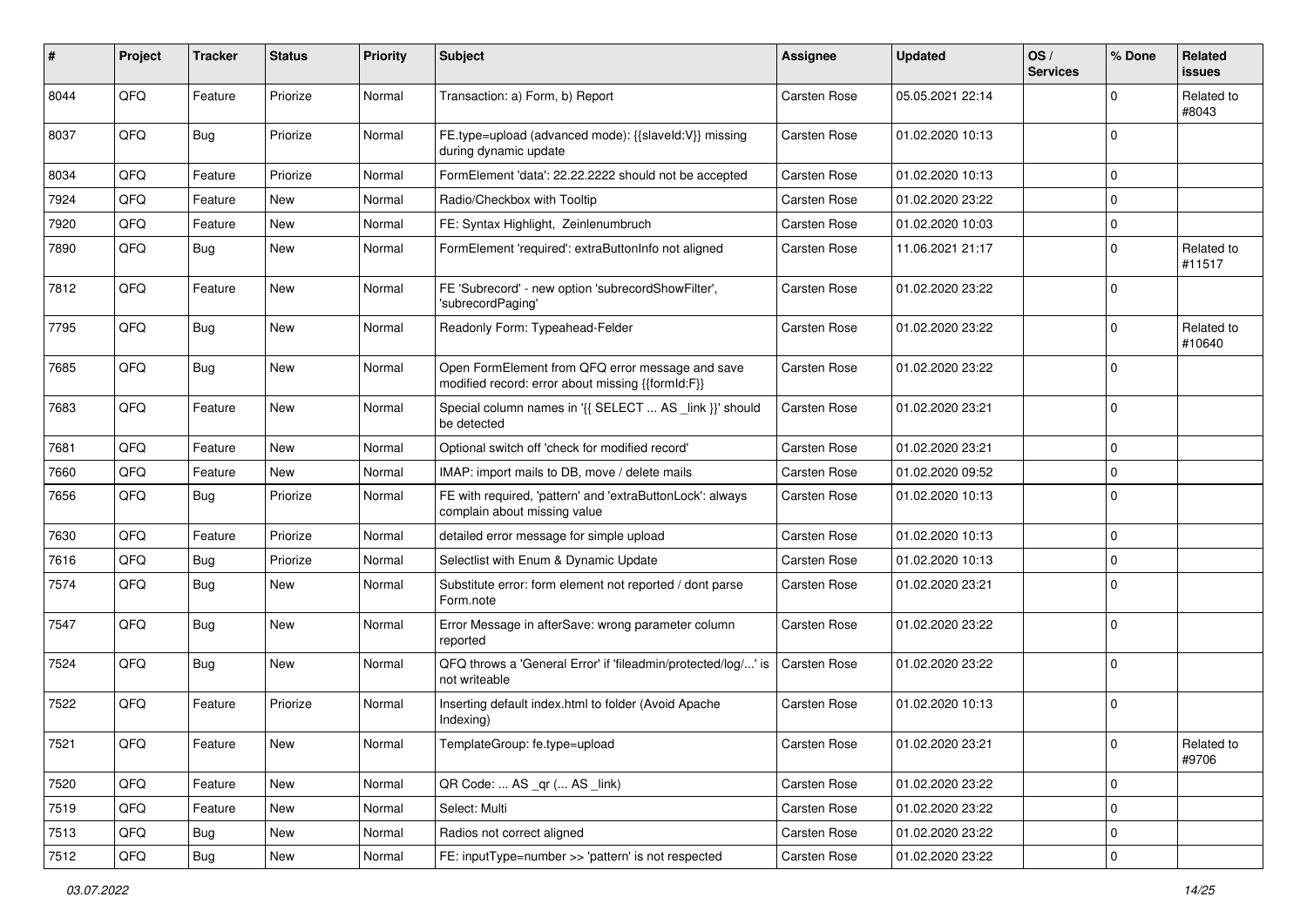| #    | Project | <b>Tracker</b> | <b>Status</b>     | <b>Priority</b> | Subject                                                                                                                                   | <b>Assignee</b>     | <b>Updated</b>   | OS/<br><b>Services</b> | % Done      | Related<br>issues      |
|------|---------|----------------|-------------------|-----------------|-------------------------------------------------------------------------------------------------------------------------------------------|---------------------|------------------|------------------------|-------------|------------------------|
| 7481 | QFQ     | Feature        | <b>New</b>        | Normal          | Detect 'BaseUrl' automatically                                                                                                            | <b>Carsten Rose</b> | 01.02.2020 23:21 |                        | $\mathbf 0$ |                        |
| 7480 | QFQ     | Feature        | New               | Normal          | Record History (Undo / Redo)                                                                                                              | Carsten Rose        | 11.12.2019 16:16 |                        | $\mathbf 0$ | Related to<br>#2361    |
| 7453 | QFQ     | Feature        | Some day<br>maybe | Normal          | import / export forms QFQ                                                                                                                 | Carsten Rose        | 16.09.2021 15:10 |                        | $\Omega$    |                        |
| 7452 | QFQ     | Feature        | Some day<br>maybe | Normal          | automate deployment new QFQ version                                                                                                       | Carsten Rose        | 16.09.2021 15:10 |                        | $\Omega$    |                        |
| 7342 | QFQ     | Feature        | New               | Normal          | add content $=$ hide this                                                                                                                 | Carsten Rose        | 01.02.2020 23:21 |                        | 0           |                        |
| 7336 | QFQ     | Feature        | Some day<br>maybe | Normal          | PDF Upload: disallow PDFs with specific Meta information                                                                                  | Carsten Rose        | 11.12.2019 16:01 |                        | $\Omega$    |                        |
| 7290 | QFQ     | Feature        | Priorize          | Normal          | FormEditor: title as textarea if LEN(title)>60                                                                                            | Carsten Rose        | 01.02.2020 10:13 |                        | $\mathbf 0$ | Blocked by<br>#7682    |
| 7280 | QFQ     | Feature        | New               | Normal          | recently used table                                                                                                                       | Carsten Rose        | 01.02.2020 23:21 |                        | $\Omega$    |                        |
| 7261 | QFQ     | <b>Bug</b>     | <b>New</b>        | Normal          | Report path Filename for user without path, only the filename   Carsten Rose                                                              |                     | 01.02.2020 23:21 |                        | $\mathbf 0$ |                        |
| 7239 | QFQ     | Feature        | <b>New</b>        | Normal          | TinyMCE: html tag whitelist                                                                                                               | Carsten Rose        | 01.02.2020 23:21 |                        | $\mathbf 0$ | Related to<br>#14320   |
| 7219 | QFQ     | <b>Bug</b>     | <b>New</b>        | Normal          | typeSheadSql / typeAheadSqlPrefetch: change to curly<br>braces                                                                            | <b>Carsten Rose</b> | 01.02.2020 23:21 |                        | $\Omega$    |                        |
| 7217 | QFQ     | Feature        | Priorize          | Normal          | Download: notice User if `_sip=?` is missing                                                                                              | Carsten Rose        | 01.02.2020 10:13 |                        | $\Omega$    |                        |
| 7175 | QFQ     | Feature        | <b>New</b>        | Normal          | Upload: md5 hash as filename                                                                                                              | Carsten Rose        | 01.02.2020 23:21 |                        | $\mathbf 0$ |                        |
| 7119 | QFQ     | Feature        | New               | Normal          | Upload: scaleDownWidth, scaleDownHeight                                                                                                   | Carsten Rose        | 01.02.2020 23:21 |                        | $\mathbf 0$ |                        |
| 7109 | QFQ     | Feature        | New               | Normal          | Dynamic Updates: row/element hide                                                                                                         | Carsten Rose        | 01.02.2020 23:22 |                        | $\mathbf 0$ | Has duplicate<br>#4081 |
| 7107 | QFQ     | Feature        | Some day<br>maybe | Normal          | Showcase Registration Tool: Anmeldung / Administration :<br>Liste Anmeldungen / Emaileinaldung                                            | Carsten Rose        | 11.12.2019 16:01 |                        | $\Omega$    |                        |
| 7102 | QFQ     | Feature        | New               | Normal          | Comment sign in report: '#' and '--'                                                                                                      | Carsten Rose        | 01.02.2020 23:21 |                        | $\mathbf 0$ |                        |
| 7099 | QFQ     | Feature        | New               | Normal          | Redesign FormEditor                                                                                                                       | Carsten Rose        | 01.02.2020 23:21 |                        | $\Omega$    |                        |
| 7014 | QFQ     | <b>Bug</b>     | <b>New</b>        | Normal          | Sending invalid emails succeeds when<br>debug.redirectAllMailTo is set                                                                    | Carsten Rose        | 01.02.2020 23:21 |                        | $\Omega$    |                        |
| 7002 | QFQ     | <b>Bug</b>     | New               | Normal          | Dynamic Update: row does not disappear / appear                                                                                           | Carsten Rose        | 01.02.2020 23:22 |                        | $\mathbf 0$ |                        |
| 6998 | QFQ     | Feature        | Priorize          | Normal          | Form: with debug=on show column information as tooltip of<br>column label                                                                 | Carsten Rose        | 01.02.2020 10:13 |                        | $\Omega$    |                        |
| 6912 | QFQ     | Bug            | New               | Normal          | error Message Var 'deadline' already set in SIP - in Form<br>with FE.value={{deadline:R:::{{deadlinePeriod:Y}}}}                          | Carsten Rose        | 01.02.2020 23:21 |                        | $\pmb{0}$   |                        |
| 6855 | QFG     | Feature        | New               | Normal          | With {{feUser:U}}!={{feUser:T}}: Save / Delete: only possible   Carsten Rose<br>with {{feUserSave:U}}='yes' and '{{feUserDelete:U}}='yes' |                     | 01.02.2020 23:21 |                        | 0           |                        |
| 6765 | QFQ     | Feature        | New               | Normal          | Moeglichkeit via QFQ eigene Logs zu schreiben                                                                                             | Carsten Rose        | 01.02.2020 23:21 |                        | $\pmb{0}$   |                        |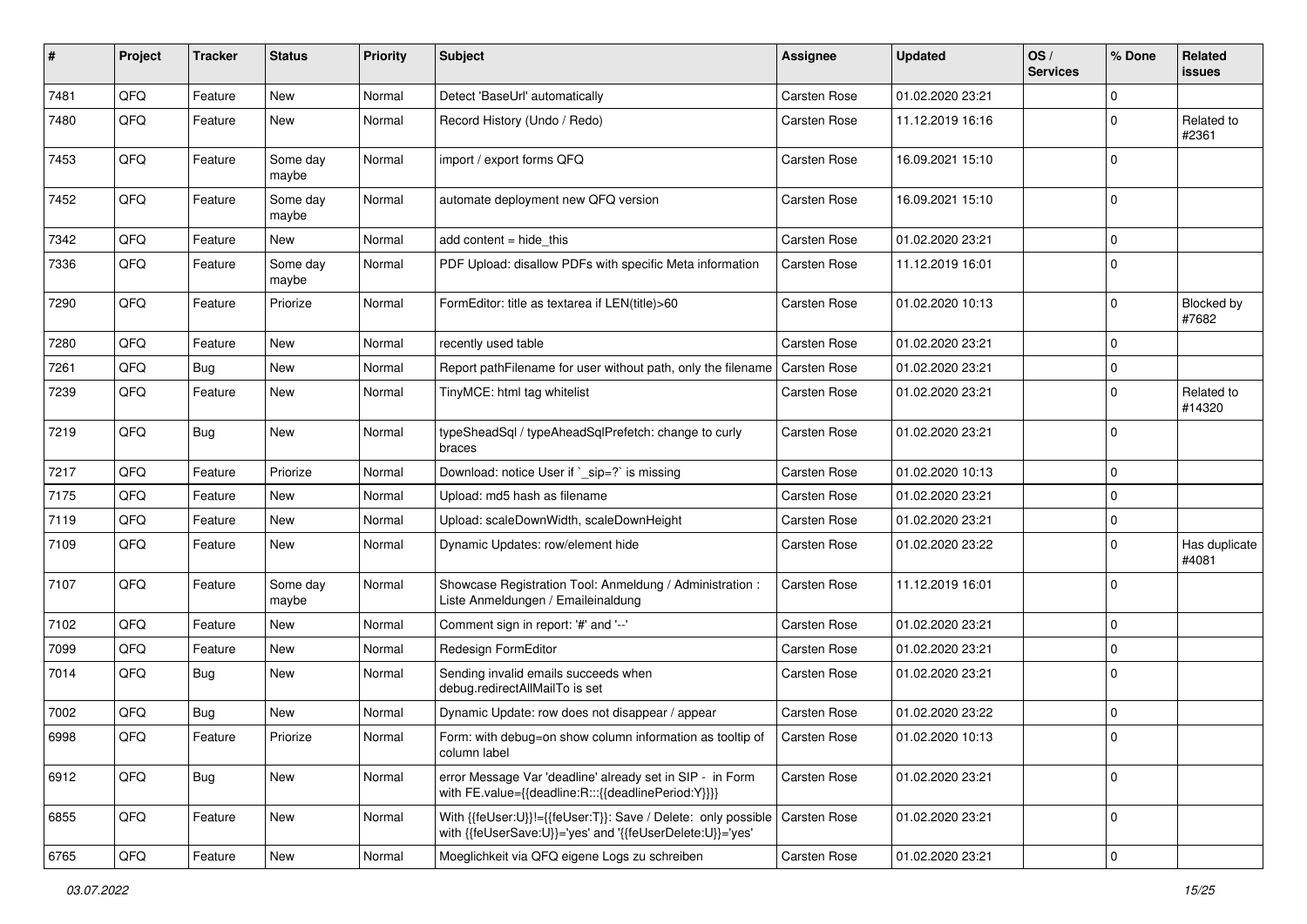| ∦    | Project | <b>Tracker</b> | <b>Status</b>     | <b>Priority</b> | <b>Subject</b>                                                                                          | Assignee            | <b>Updated</b>   | OS/<br><b>Services</b> | % Done      | Related<br>issues                                  |
|------|---------|----------------|-------------------|-----------------|---------------------------------------------------------------------------------------------------------|---------------------|------------------|------------------------|-------------|----------------------------------------------------|
| 6723 | QFQ     | Feature        | <b>New</b>        | Normal          | Report QFQ Installation and Version                                                                     | Carsten Rose        | 12.06.2021 09:07 |                        | $\Omega$    |                                                    |
| 6715 | QFQ     | Feature        | Some day<br>maybe | Normal          | Code-Refactoring: dbArray vereinheitlichen                                                              | Carsten Rose        | 11.12.2019 16:02 |                        | $\mathbf 0$ |                                                    |
| 6677 | QFQ     | <b>Bug</b>     | <b>New</b>        | Normal          | Error message FE Action Element: no/wrong FE reference<br>who cause the problem.                        | <b>Carsten Rose</b> | 01.02.2020 23:21 |                        | $\Omega$    |                                                    |
| 6602 | QFQ     | Feature        | <b>New</b>        | Normal          | Formlet: in Report auf Mausklick ein mini-form oeffnen                                                  | Carsten Rose        | 11.12.2019 16:16 |                        | $\Omega$    |                                                    |
| 6594 | QFQ     | Feature        | New               | Normal          | Excel: on download, check if there is a valid sip                                                       | <b>Carsten Rose</b> | 01.02.2020 23:21 |                        | $\mathbf 0$ |                                                    |
| 6574 | QFQ     | Bug            | Priorize          | Normal          | qfq.log: Fehlermeldung wurde angezeigt, aber nicht geloggt                                              | <b>Carsten Rose</b> | 01.02.2020 10:13 |                        | $\mathbf 0$ |                                                    |
| 6483 | QFQ     | Bug            | <b>New</b>        | Normal          | R Store funktioniert nicht bei 'Report Notation' im FE                                                  | Carsten Rose        | 01.02.2020 23:21 |                        | $\mathbf 0$ |                                                    |
| 6462 | QFQ     | Bug            | New               | Normal          | File Upload: Nutzlose Fehlermeldung wenn Datei zu gross                                                 | <b>Carsten Rose</b> | 01.02.2020 23:21 |                        | $\mathbf 0$ | Related to<br>#6139                                |
| 6437 | QFQ     | Feature        | <b>New</b>        | Normal          | Neuer Mode Button bei FormElementen                                                                     | <b>Carsten Rose</b> | 01.02.2020 23:21 |                        | $\Omega$    | Related to<br>#9668,<br><b>Blocked by</b><br>#9678 |
| 6292 | QFQ     | Feature        | <b>New</b>        | Normal          | Download: File speichern mit Hash aber original Filename in  <br>der Datenbank vermerken fuer Downloads | <b>Carsten Rose</b> | 01.02.2020 23:21 |                        | $\Omega$    |                                                    |
| 6289 | QFQ     | Feature        | <b>New</b>        | Normal          | Form: Log                                                                                               | <b>Carsten Rose</b> | 01.02.2020 23:21 |                        | $\mathbf 0$ |                                                    |
| 6261 | QFQ     | Feature        | New               | Normal          | Persistent SIP                                                                                          | <b>Carsten Rose</b> | 12.06.2021 09:07 |                        | $\mathbf 0$ | Related to<br>#10819                               |
| 6250 | QFQ     | Feature        | In Progress       | Normal          | Enhance layout: a) Subrecord, b) Subrecord-Title                                                        | Carsten Rose        | 01.02.2020 23:22 |                        | $\mathbf 0$ | Related to<br>#5391                                |
| 5991 | QFQ     | Bug            | Some day<br>maybe | Normal          | URLs with ' ' or long parameter are problematic                                                         | Carsten Rose        | 01.02.2020 23:19 |                        | $\Omega$    |                                                    |
| 5983 | QFQ     | Feature        | Some day<br>maybe | Normal          | Form Submit (save & update): normalize date/-time FE                                                    | Carsten Rose        | 01.02.2020 23:19 |                        | $\mathbf 0$ |                                                    |
| 5942 | QFQ     | Feature        | Priorize          | Normal          | 'L' and 'type': append to links, generate via '_link' by using<br>'u:' .                                | Carsten Rose        | 01.02.2020 10:13 |                        | $\mathbf 0$ |                                                    |
| 5894 | QFQ     | Feature        | Feedback          | Normal          | Typeahead in Report: show/hide rows dynamically                                                         | <b>Carsten Rose</b> | 18.02.2022 08:50 |                        | $\mathbf 0$ | Related to<br>#5893,<br>Related to<br>#5885        |
| 5852 | QFG     | Feature        | Some day<br>maybe | Normal          | Logging: mail.log / sql.log - im FE anzeigen und via AJAX<br>aktualisieren                              | Carsten Rose        | 01.02.2020 23:19 |                        | O           | Related to<br>#5885                                |
| 5782 | QFQ     | Feature        | New               | Normal          | NextCloud API                                                                                           | Carsten Rose        | 01.02.2020 10:02 |                        | $\mathbf 0$ |                                                    |
| 5768 | QFQ     | <b>Bug</b>     | Some day<br>maybe | Normal          | '{{pageLanguage:T}}' missing if QFQ is called via api                                                   | Carsten Rose        | 01.02.2020 23:19 |                        | $\mathbf 0$ |                                                    |
| 5706 | QFO     | <b>Bug</b>     | Some day<br>maybe | Normal          | upload: fileDestination needs to be sanatized                                                           | Carsten Rose        | 01.02.2020 23:19 |                        | 0           |                                                    |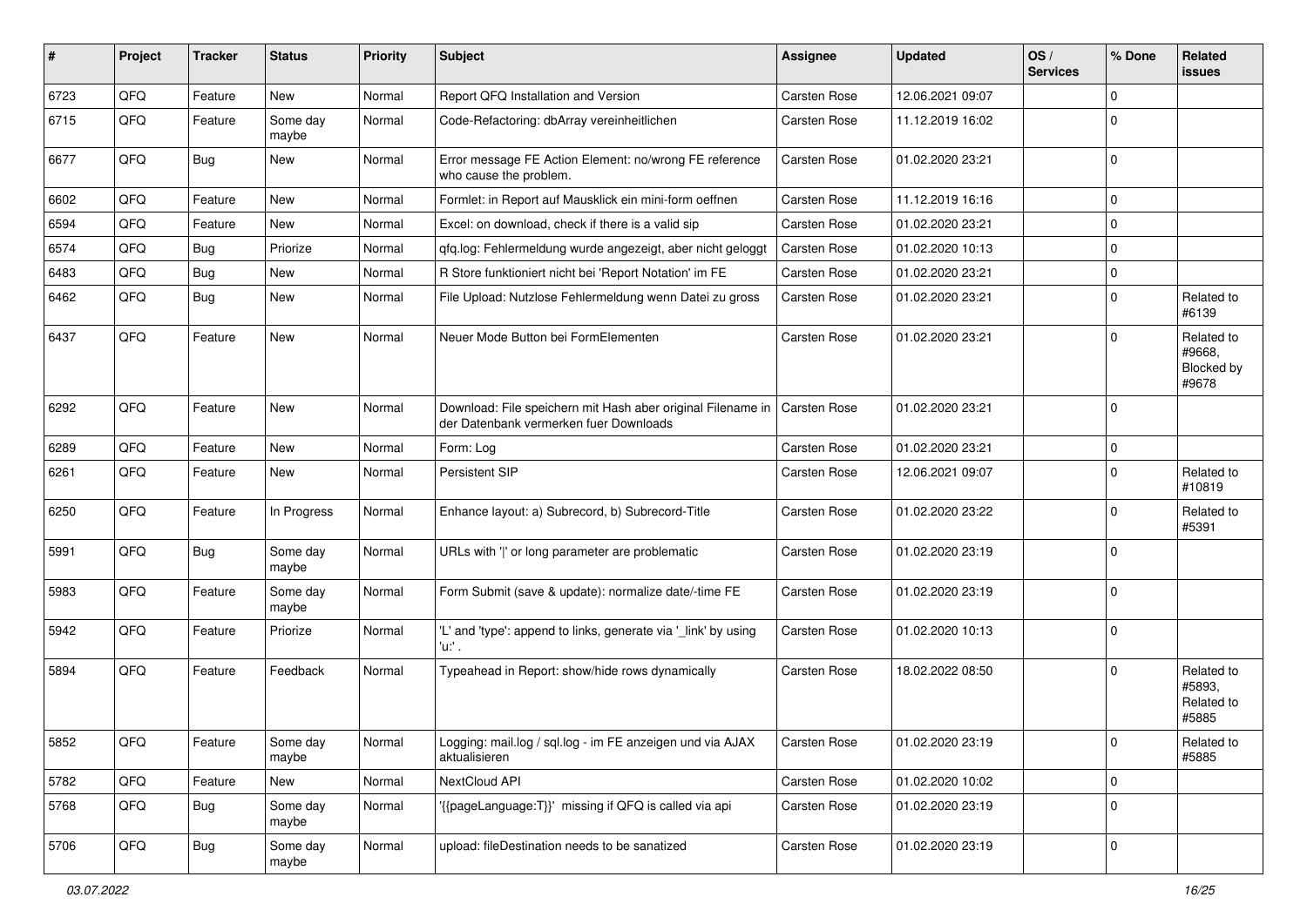| #    | Project | <b>Tracker</b> | <b>Status</b>     | <b>Priority</b> | <b>Subject</b>                                                                                                       | <b>Assignee</b>     | <b>Updated</b>   | OS/<br><b>Services</b> | % Done      | Related<br>issues                           |
|------|---------|----------------|-------------------|-----------------|----------------------------------------------------------------------------------------------------------------------|---------------------|------------------|------------------------|-------------|---------------------------------------------|
| 5695 | QFQ     | Feature        | In Progress       | Normal          | Multiform                                                                                                            | Carsten Rose        | 02.01.2021 18:38 |                        | $\Omega$    |                                             |
| 5665 | QFQ     | Feature        | Some day<br>maybe | Normal          | Versuch das '{{!' nicht mehr noetig ist.                                                                             | Carsten Rose        | 01.02.2020 23:20 |                        | $\Omega$    | Related to<br>#7432,<br>Related to<br>#7434 |
| 5579 | QFQ     | Feature        | Some day<br>maybe | Normal          | Enhance Doc / Presentation: variable type 'link column type'                                                         | Carsten Rose        | 01.02.2020 23:19 |                        | $\Omega$    |                                             |
| 5576 | QFQ     | Bug            | New               | Normal          | Using MySQL 'DROP' requires privilege - wich is not really<br>necessary.                                             | Carsten Rose        | 01.02.2020 23:21 |                        | $\Omega$    |                                             |
| 5559 | QFQ     | Bug            | <b>New</b>        | Normal          | FE.type = Upload: 'accept' might contain variables                                                                   | Carsten Rose        | 11.05.2020 21:23 |                        | $\mathbf 0$ |                                             |
| 5557 | QFQ     | <b>Bug</b>     | Some day<br>maybe | Normal          | Form load: STORE RECORD filled, but should be empty                                                                  | Carsten Rose        | 01.02.2020 23:19 |                        | $\mathbf 0$ |                                             |
| 5548 | QFQ     | Feature        | Some day<br>maybe | Normal          | 801 Textfiles/Scriptfiles als Thumbnail                                                                              | Carsten Rose        | 07.03.2022 16:26 |                        | $\Omega$    |                                             |
| 5480 | QFQ     | Feature        | Some day<br>maybe | Normal          | QFQ: Dokumentation mit Screenshots versehen                                                                          | Carsten Rose        | 01.02.2020 23:20 |                        | $\Omega$    | Related to<br>#9879                         |
| 5428 | QFQ     | Feature        | Some day<br>maybe | Normal          | secure thumbnail: late render on access.                                                                             | <b>Carsten Rose</b> | 01.02.2020 23:20 |                        | $\Omega$    |                                             |
| 5345 | QFQ     | Feature        | <b>New</b>        | Normal          | Report: UPDATE / INSERT / DELETE statements should<br>trigger subqueries, depending on the result.                   | Carsten Rose        | 27.05.2020 16:11 |                        | $\mathbf 0$ |                                             |
| 5305 | QFQ     | <b>Bug</b>     | New               | Normal          | Upload FormElement: nicht disabled by readonly Form                                                                  | Carsten Rose        | 16.06.2021 13:43 |                        | $\mathbf 0$ | Related to<br>#9347,<br>Related to<br>#9834 |
| 5132 | QFQ     | Feature        | Some day<br>maybe | Normal          | Error Message sendmail missing attachment: more details                                                              | Carsten Rose        | 01.02.2020 23:19 |                        | $\mathbf 0$ |                                             |
| 5131 | QFQ     | Feature        | <b>New</b>        | Normal          | Activate Spin Gear ('wait/busy' indicator) via LINK attribute                                                        | Carsten Rose        | 01.02.2020 23:21 |                        | $\mathbf 0$ |                                             |
| 5021 | QFQ     | Bug            | Some day<br>maybe | Normal          | FE.typ=extra - during save displays error 'datum2' already<br>filled in STORE_SIP - the value is stored nevertheless | Carsten Rose        | 01.02.2020 23:19 |                        | $\Omega$    | Related to<br>#3875                         |
| 4956 | QFQ     | Feature        | Some day<br>maybe | Normal          | Sendmail: Benutzerdefinierte Headers                                                                                 | Carsten Rose        | 11.12.2019 16:02 |                        | $\Omega$    |                                             |
| 4872 | QFQ     | Feature        | Some day<br>maybe | Normal          | Fields of Typo3 page available in STORE TYPO3                                                                        | Carsten Rose        | 01.02.2020 23:19 |                        | $\mathbf 0$ |                                             |
| 4869 | QFQ     | Feature        | Some day<br>maybe | Normal          | Dynamic Update (show, hide, readonly?, required?) for<br><b>Template Group Elements</b>                              | Carsten Rose        | 01.02.2020 23:19 |                        | $\mathbf 0$ | Related to<br>#4865                         |
| 4839 | QFQ     | Feature        | Some day<br>maybe | Normal          | qfq-handle in <head> Abschnitt</head>                                                                                | Carsten Rose        | 11.12.2019 16:02 |                        | $\Omega$    |                                             |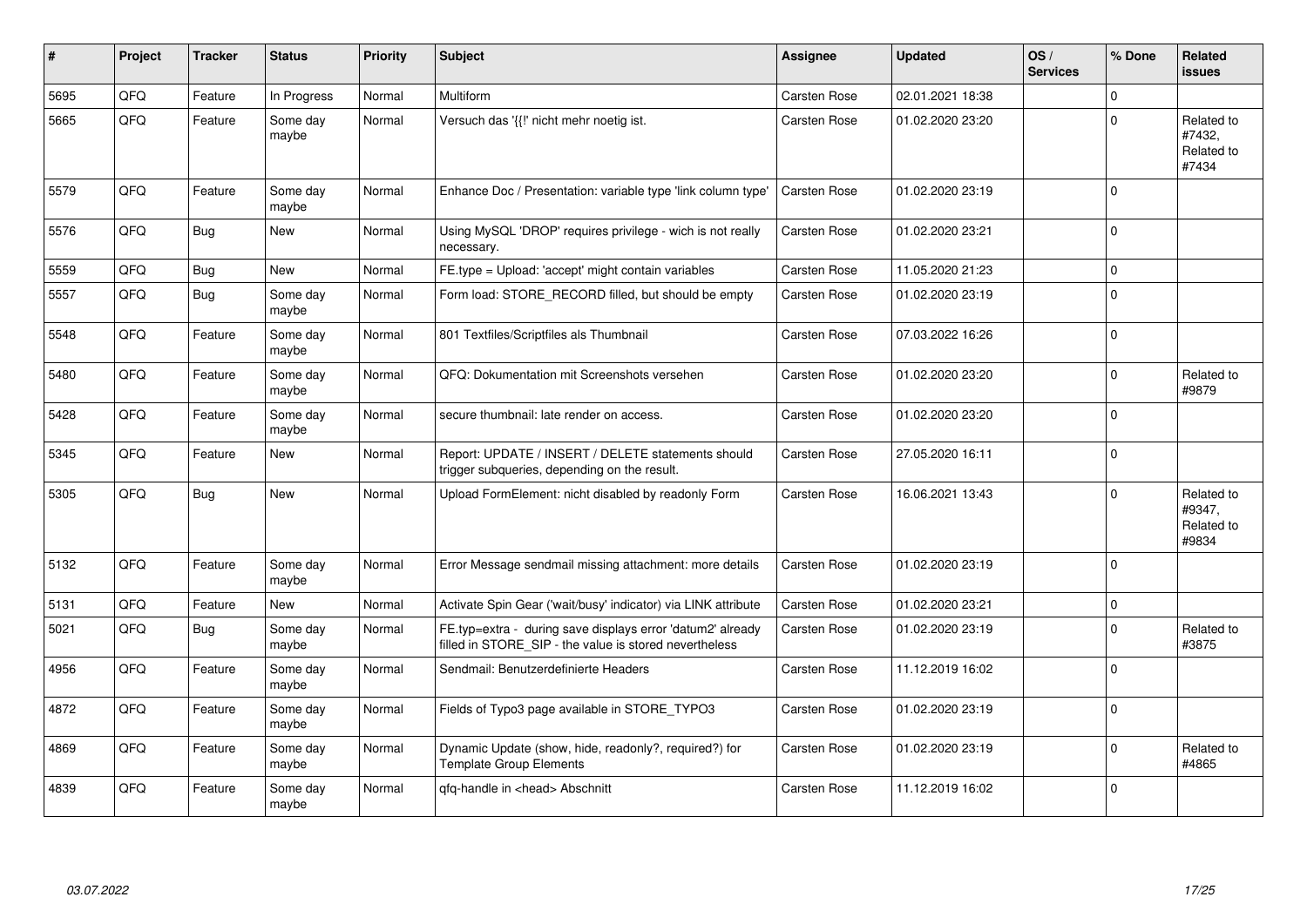| #    | Project | <b>Tracker</b> | <b>Status</b>     | <b>Priority</b> | <b>Subject</b>                                                                                                          | <b>Assignee</b>     | <b>Updated</b>   | OS/<br><b>Services</b> | % Done      | Related<br><b>issues</b>                       |
|------|---------|----------------|-------------------|-----------------|-------------------------------------------------------------------------------------------------------------------------|---------------------|------------------|------------------------|-------------|------------------------------------------------|
| 4771 | QFQ     | <b>Bug</b>     | Some day<br>maybe | Normal          | qfq: select-down-values empty after save (edit-form for<br>program administrators)                                      | <b>Carsten Rose</b> | 01.02.2020 23:20 |                        | $\Omega$    | Related to<br>#4549, Has<br>duplicate<br>#4282 |
| 4757 | QFQ     | Feature        | Some day<br>maybe | Normal          | Test subrecord: download links ok? Links ok?                                                                            | <b>Carsten Rose</b> | 01.02.2020 23:20 |                        | $\Omega$    |                                                |
| 4756 | QFQ     | Bug            | New               | Normal          | Form dirty even nothing changes                                                                                         | Carsten Rose        | 11.12.2019 16:16 |                        | $\mathbf 0$ |                                                |
| 4659 | QFQ     | Bug            | Some day<br>maybe | Normal          | infoButtonExtra                                                                                                         | Carsten Rose        | 01.02.2020 23:20 |                        | $\mathbf 0$ |                                                |
| 4652 | QFQ     | Feature        | Some day<br>maybe | Normal          | UZH CD: Weiterleitung auf benutzerdefinierte 403/404 Seite                                                              | Carsten Rose        | 01.02.2020 23:20 |                        | $\mathbf 0$ |                                                |
| 4651 | QFQ     | Bug            | Some day<br>maybe | Normal          | "Loading document" Modal wird angezeigt bei uzhcd type=2<br>Ansicht                                                     | <b>Carsten Rose</b> | 01.02.2020 23:20 |                        | $\mathbf 0$ |                                                |
| 4650 | QFQ     | Feature        | Some day<br>maybe | Normal          | Convert html to doc/rtf                                                                                                 | Carsten Rose        | 01.02.2020 23:20 |                        | $\mathbf 0$ | Related to<br>#10704                           |
| 4606 | QFQ     | Feature        | Some day<br>maybe | Normal          | link: qualifier to render bootstrap button                                                                              | Carsten Rose        | 01.02.2020 23:19 |                        | $\mathbf 0$ |                                                |
| 4583 | QFQ     | <b>Bug</b>     | Some day<br>maybe | Normal          | Dynamic Update bei TypeAhead Feldern                                                                                    | Carsten Rose        | 01.02.2020 23:19 |                        | $\mathbf 0$ |                                                |
| 4549 | QFQ     | Bug            | Some day<br>maybe | Normal          | TemplateGroups: FE.type SELECT loose selected value<br>after save                                                       | <b>Carsten Rose</b> | 01.02.2020 23:20 |                        | $\Omega$    | Related to<br>#4548,<br>Related to<br>#4771    |
| 4528 | QFQ     | <b>Bug</b>     | Some day<br>maybe | Normal          | extraButtonLock mit SQLAhead Bug                                                                                        | Carsten Rose        | 01.02.2020 23:19 |                        | 0           |                                                |
| 4413 | QFQ     | Feature        | <b>New</b>        | Normal          | fieldset: show/hidden, modeSql, dynamicUpdate                                                                           | <b>Carsten Rose</b> | 09.02.2022 15:19 |                        | $\mathbf 0$ |                                                |
| 4365 | QFQ     | Feature        | Some day<br>maybe | Normal          | Multi Language: new way of config                                                                                       | Carsten Rose        | 01.02.2020 23:20 |                        | $\mathbf 0$ |                                                |
| 4349 | QFQ     | Feature        | Some day<br>maybe | Normal          | link download: downloaded external URL to<br>deliver/concatenate - check mimetipe and handle it correctly               | <b>Carsten Rose</b> | 11.12.2019 16:02 |                        | $\Omega$    |                                                |
| 4343 | QFQ     | Feature        | Some day<br>maybe | Normal          | Link: Classifier to add 'attributes'                                                                                    | Carsten Rose        | 01.02.2020 23:20 |                        | $\mathbf 0$ | Related to<br>#14077                           |
| 4330 | QFQ     | Feature        | Some day<br>maybe | Normal          | Error Message: report missing {{ / }} in sqlUpdate, sqlInsert,<br>sqlDelete, sqlAfter, sqlBefore in FE action elements. | <b>Carsten Rose</b> | 01.02.2020 23:20 |                        | $\mathbf 0$ |                                                |
| 4328 | QFQ     | Bug            | Some day<br>maybe | Normal          | Error Message: Show FE name/number on problems in FE                                                                    | Carsten Rose        | 01.02.2020 23:20 |                        | $\mathbf 0$ |                                                |
| 4293 | QFO     | <b>Bug</b>     | Some day<br>maybe | Normal          | Download broken if token 'd:' is missing - but no error<br>message                                                      | Carsten Rose        | 11.12.2019 16:03 |                        | $\mathbf 0$ | Related to<br>#7514                            |
| 4259 | QFG     | Feature        | Some day<br>maybe | Normal          | Instant trigger a cron job                                                                                              | Carsten Rose        | 11.12.2019 16:03 |                        | 0           |                                                |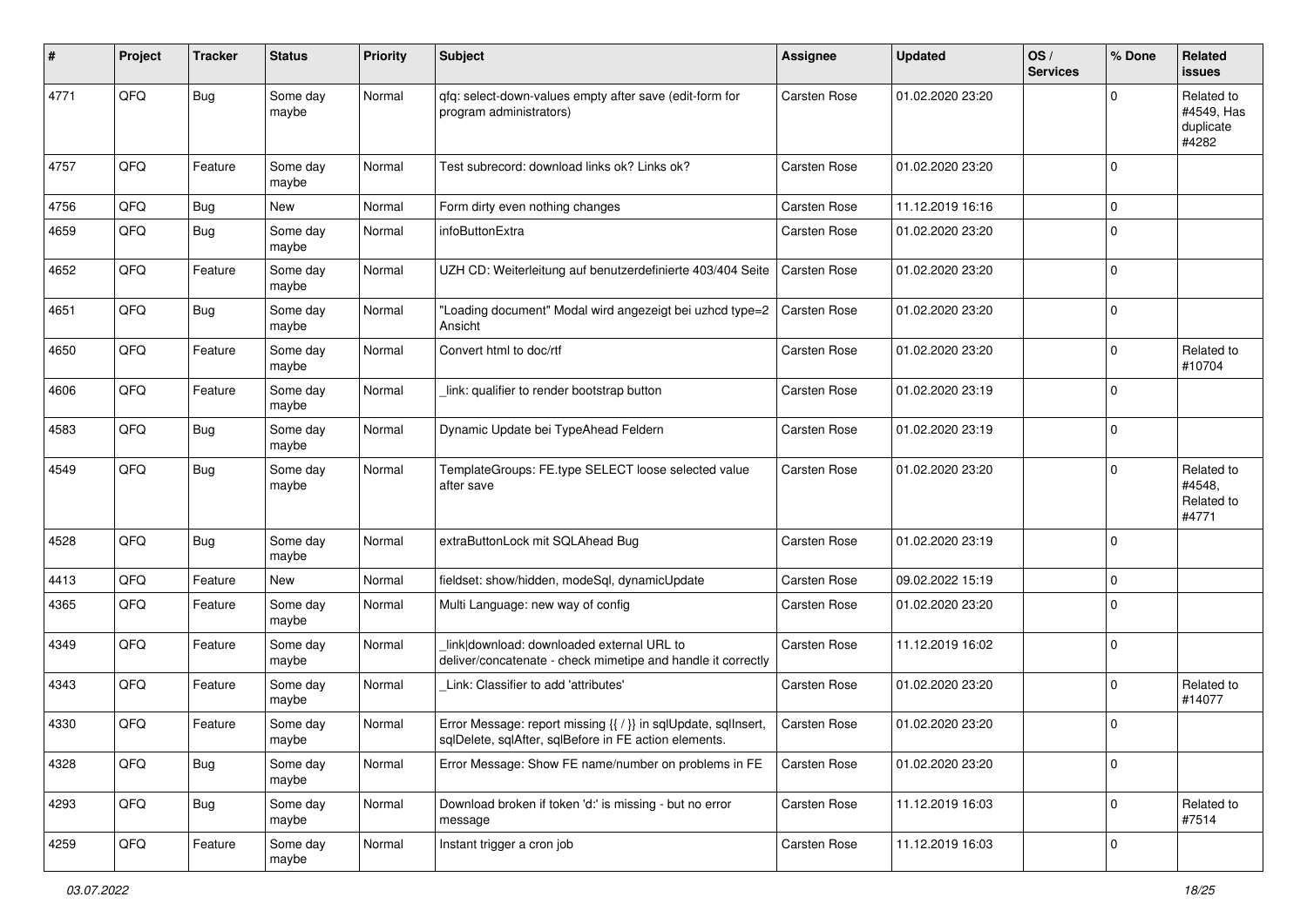| ∦    | Project | <b>Tracker</b> | <b>Status</b>     | <b>Priority</b> | Subject                                                                                                                             | <b>Assignee</b>     | <b>Updated</b>   | OS/<br><b>Services</b> | % Done      | Related<br><b>issues</b>                    |
|------|---------|----------------|-------------------|-----------------|-------------------------------------------------------------------------------------------------------------------------------------|---------------------|------------------|------------------------|-------------|---------------------------------------------|
| 4250 | QFQ     | Feature        | <b>New</b>        | Normal          | AutoCron in QFQ via PHP                                                                                                             | Carsten Rose        | 01.02.2020 23:21 |                        | 0           | Related to<br>#3292.<br>Related to<br>#3291 |
| 4197 | QFQ     | Feature        | Some day<br>maybe | Normal          | Unit Test fuer JSON Stream von QuickFormQuery.php ><br>doForm()                                                                     | Carsten Rose        | 11.12.2019 16:03 |                        | 0           |                                             |
| 4092 | QFQ     | <b>Bug</b>     | Some day<br>maybe | Normal          | 1) Logging verbessern wann welches FE warum<br>ausgefuehrt wird, 2) Documentation: Best Practice Template<br>Group                  | <b>Carsten Rose</b> | 01.02.2020 23:19 |                        | 0           | Related to<br>#3504                         |
| 4082 | QFQ     | Feature        | <b>New</b>        | Normal          | Dynamic Update: modeSql - useful default                                                                                            | <b>Carsten Rose</b> | 01.02.2020 23:22 |                        | 0           |                                             |
| 4050 | QFQ     | Feature        | <b>New</b>        | Normal          | sql.log: 1) FormElement ID which causes a specific action,<br>2) Result in the same row.                                            | Carsten Rose        | 15.04.2020 11:35 |                        | 0           | Related to<br>#5458                         |
| 4026 | QFQ     | Feature        | Some day<br>maybe | Normal          | sqlLog.sql: log number of FE.id                                                                                                     | Carsten Rose        | 11.12.2019 16:03 |                        | $\mathbf 0$ | Related to<br>#5458                         |
| 4023 | QFQ     | Feature        | <b>New</b>        | Normal          | prepared statements - FE action: salveld, sqllnsert,<br>sqlUpdate, sqlDelete, sqlBefore, sqlAfter                                   | Carsten Rose        | 11.12.2019 16:15 |                        | 0           |                                             |
| 4018 | QFQ     | Feature        | <b>New</b>        | Normal          | typeahead: long query parameter / answer triggers 'Attack<br>detected' and purges current SIP storage.                              | Carsten Rose        | 29.06.2022 22:46 |                        | $\Omega$    | Related to<br>#9077                         |
| 4008 | QFQ     | <b>Bug</b>     | Some day<br>maybe | Normal          | FormElemen.type=sendmail: wrong 'TO' if 'real<br>name <rea@mail.to>' is used</rea@mail.to>                                          | Carsten Rose        | 11.12.2019 16:03 |                        | 0           |                                             |
| 3991 | QFQ     | Feature        | Some day<br>maybe | Normal          | report: Columnname '_skipWrap' skips 'fbeg', 'fend'                                                                                 | Carsten Rose        | 11.12.2019 16:03 |                        | 0           |                                             |
| 3947 | QFQ     | Feature        | Some day<br>maybe | Normal          | Attack detectect: logout current user                                                                                               | Carsten Rose        | 11.12.2019 16:03 |                        | 0           | Related to<br>#5458.<br>Related to<br>#6299 |
| 3942 | QFQ     | Feature        | Some day<br>maybe | Normal          | Action Elemente: neu generierte IDs via FE weitergeben                                                                              | Carsten Rose        | 11.12.2019 16:03 |                        | $\Omega$    | Related to<br>#3941                         |
| 3941 | QFQ     | Feature        | Some day<br>maybe | Normal          | sqlAfter: es sollten mehrere moeglich sein                                                                                          | Carsten Rose        | 11.12.2019 16:03 |                        | $\Omega$    | Related to<br>#3942                         |
| 3905 | QFQ     | Feature        | Some day<br>maybe | Normal          | Documentation: Best Practice anhand eines Online<br>Bewerbungstools                                                                 | Carsten Rose        | 11.12.2019 16:03 |                        | $\Omega$    |                                             |
| 3900 | QFQ     | Feature        | Some day<br>maybe | Normal          | Extend documentation of 'Copy / Paste'                                                                                              | Carsten Rose        | 11.12.2019 16:03 |                        | 0           | Related to<br>#3899                         |
| 3895 | QFG     | <b>Bug</b>     | Some day<br>maybe | Normal          | typeahead pedantic: on lehrkredit Idap webpass - if only one<br>person is in dropdown, such person can't be selected                | Carsten Rose        | 11.12.2019 16:03 |                        | 0           |                                             |
| 3882 | QFO     | <b>Bug</b>     | Some day<br>maybe | Normal          | templateGroup: disable 'add' if limit is reached - funktioniert<br>nicht wenn bereits records existierten                           | <b>Carsten Rose</b> | 11.12.2019 16:03 |                        | 0           |                                             |
| 3877 | QFQ     | Feature        | Some day<br>maybe | Normal          | FormEditor: die Felder die aktuell nicht gebraucht werden<br>nur auf readonly/disabled setzen (nicht ausblenden > das<br>irritiert. | Carsten Rose        | 11.12.2019 16:03 |                        | 0           |                                             |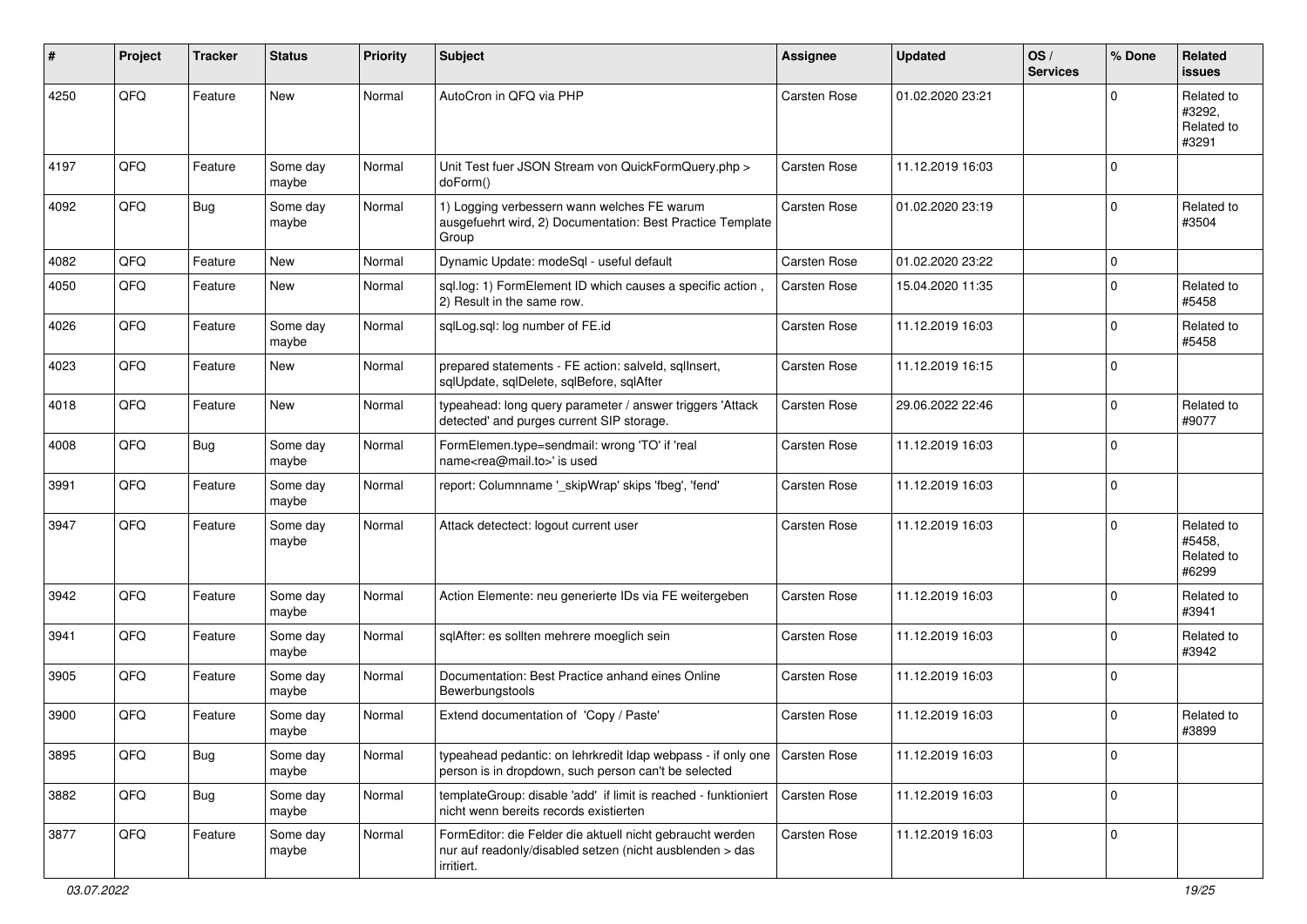| #    | Project | <b>Tracker</b> | <b>Status</b>     | <b>Priority</b> | <b>Subject</b>                                                                                                                               | Assignee            | <b>Updated</b>   | OS/<br><b>Services</b> | % Done      | Related<br>issues                           |
|------|---------|----------------|-------------------|-----------------|----------------------------------------------------------------------------------------------------------------------------------------------|---------------------|------------------|------------------------|-------------|---------------------------------------------|
| 3867 | QFQ     | Feature        | Priorize          | Normal          | Readonly Formular: Template Groups add/delete<br>ausbeldnen                                                                                  | <b>Carsten Rose</b> | 05.05.2021 22:12 |                        | $\Omega$    |                                             |
| 3811 | QFQ     | Bug            | Some day<br>maybe | Normal          | Dynamic Update: extraButtonInfo - Text aktualisieren                                                                                         | <b>Carsten Rose</b> | 11.12.2019 16:03 |                        | $\mathbf 0$ | Related to<br>#11517                        |
| 3782 | QFQ     | <b>Bug</b>     | Priorize          | Normal          | Bei fehlerhafter Eingabe (z.B. Datum) sollte das erwartete<br>Format angezeigt werden                                                        | Carsten Rose        | 01.02.2020 10:13 |                        | $\mathbf 0$ |                                             |
| 3750 | QFQ     | Bug            | Some day<br>maybe | Normal          | FE in a row: if one violates check, all are red                                                                                              | Carsten Rose        | 11.12.2019 16:03 |                        | $\mathbf 0$ |                                             |
| 3708 | QFQ     | Feature        | Some day<br>maybe | Normal          | Form: input - 'specialchars', 'none'  gewisse tags<br>erlauben, andere verbieten                                                             | Carsten Rose        | 11.12.2019 16:02 |                        | $\Omega$    | Related to<br>#14320                        |
| 3682 | QFQ     | Bug            | Some day<br>maybe | Normal          | Dynamic update: Radio buttons                                                                                                                | <b>Carsten Rose</b> | 11.12.2019 16:02 |                        | $\Omega$    |                                             |
| 3677 | QFQ     | Feature        | Some day<br>maybe | Normal          | wkhtmltopdf: FE User access prohibited, if client IP changes<br>\$TYPO3_CONF_VARS[FE][lockIP]                                                | Carsten Rose        | 11.12.2019 16:02 |                        | $\mathbf 0$ |                                             |
| 3666 | QFQ     | Feature        | Some day<br>maybe | Normal          | a) Performance Messung: mysql_real_escape_string() im<br>Vergleich zu str_replace(), b) doppeltes Aufrufen von<br>mysql_real_escape_string() | <b>Carsten Rose</b> | 11.12.2019 16:02 |                        | $\mathbf 0$ |                                             |
| 3588 | QFQ     | <b>Bug</b>     | Some day<br>maybe | Normal          | templateGroup: versteckte Elemente werden weiterhin<br>gespeichert.                                                                          | <b>Carsten Rose</b> | 11.12.2019 16:02 |                        | $\Omega$    |                                             |
| 3547 | QFQ     | Bug            | <b>New</b>        | Normal          | FE of type 'note' causes writing of empty fields.                                                                                            | Carsten Rose        | 01.02.2020 23:21 |                        | $\mathbf 0$ |                                             |
| 3504 | QFQ     | Feature        | <b>New</b>        | Normal          | Logging: welche Action FEs werden wann wie ausgefuehrt                                                                                       | Carsten Rose        | 01.02.2020 23:21 |                        | $\mathbf 0$ | Related to<br>#5458,<br>Related to<br>#4092 |
| 3458 | QFQ     | Feature        | Some day<br>maybe | Normal          | Display 'Edit Form Element'-Checkbox on form: should<br>depend on FE Group                                                                   | <b>Carsten Rose</b> | 11.12.2019 16:02 |                        | $\Omega$    | Related to<br>#3447                         |
| 3457 | QFQ     | Feature        | Some day<br>maybe | Normal          | LDAP: concat multi values to one single entry                                                                                                | Carsten Rose        | 11.12.2019 16:02 |                        | $\mathbf 0$ |                                             |
| 3432 | QFQ     | Feature        | <b>New</b>        | Normal          | subrecord: dynamicUpdate                                                                                                                     | Carsten Rose        | 11.06.2020 21:10 |                        | $\Omega$    | Related to<br>#5691                         |
| 3385 | QFQ     | Feature        | Some day<br>maybe | Normal          | templateGroup: insert/update/delete non primary records                                                                                      | Carsten Rose        | 11.12.2019 16:02 |                        | $\mathbf 0$ |                                             |
| 3350 | QFQ     | Feature        | Some day<br>maybe | Normal          | FormEditor: Hilfetext hinter 'checktype'                                                                                                     | <b>Carsten Rose</b> | 11.12.2019 16:02 |                        | $\mathbf 0$ |                                             |
| 3349 | QFQ     | <b>Bug</b>     | Some day<br>maybe | Normal          | config.qfq.ini: a) vertraegt keine '=' im Value (z.B. Passwort),  <br>b) Values sollten in ticks einschliessbar sein (spaces, )              | l Carsten Rose      | 11.12.2019 16:02 |                        | $\mathbf 0$ |                                             |
| 3332 | QFO     | Feature        | Some day<br>maybe | Normal          | Uploads: Thumbnails, Details zum hochgeladenen File                                                                                          | Carsten Rose        | 11.12.2019 16:02 |                        | $\mathbf 0$ | Related to<br>#3264,<br>Related to<br>#5333 |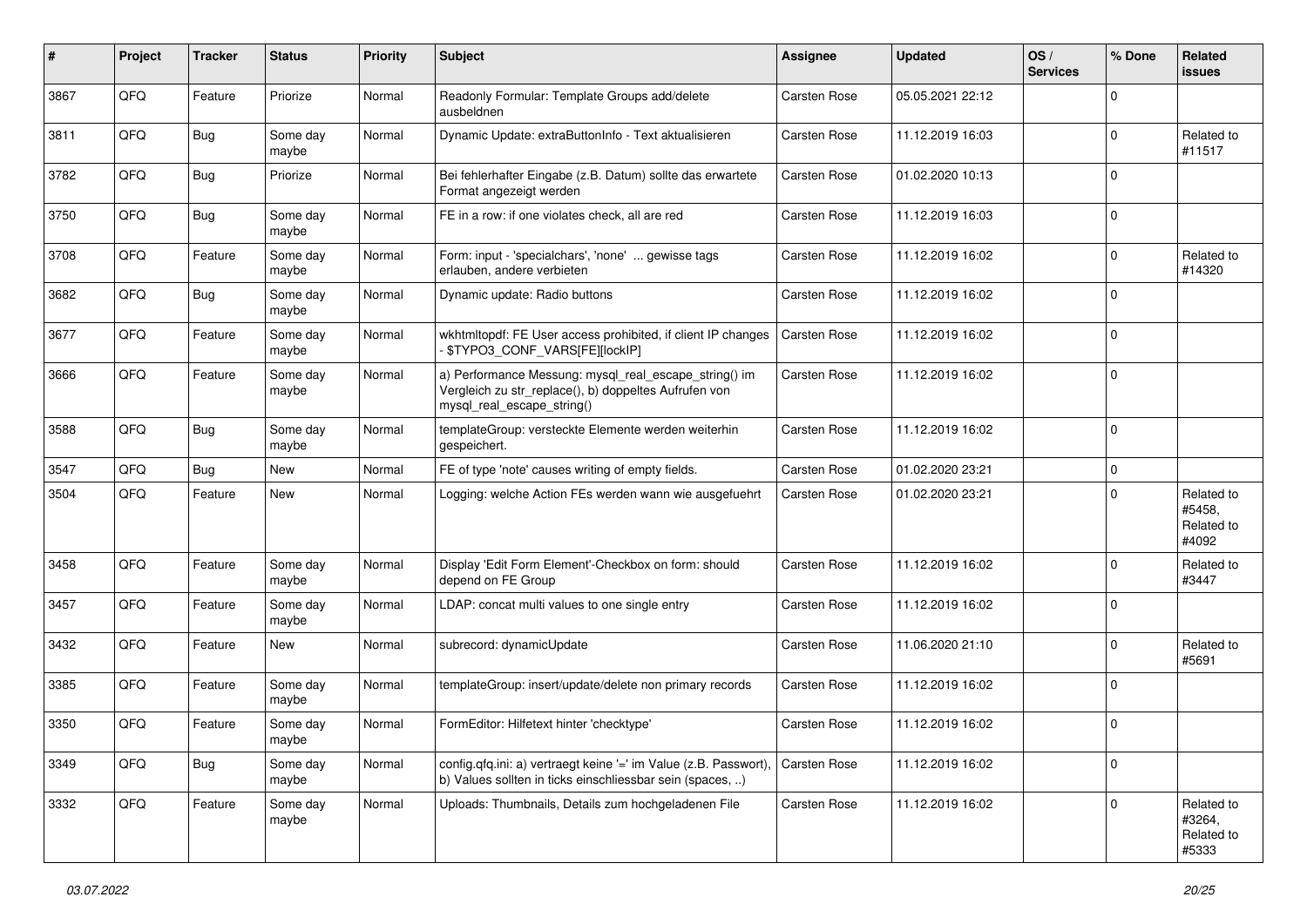| $\vert$ # | Project | <b>Tracker</b> | <b>Status</b>     | <b>Priority</b> | Subject                                                                                                            | <b>Assignee</b>     | <b>Updated</b>   | OS/<br><b>Services</b> | % Done      | Related<br><b>issues</b>                                               |
|-----------|---------|----------------|-------------------|-----------------|--------------------------------------------------------------------------------------------------------------------|---------------------|------------------|------------------------|-------------|------------------------------------------------------------------------|
| 3331      | QFQ     | Feature        | Some day<br>maybe | Normal          | Default Tooltip fuer _page? Links: mit Form und Record ID                                                          | Carsten Rose        | 11.12.2019 16:02 |                        | 0           |                                                                        |
| 3291      | QFQ     | Feature        | Some day<br>maybe | Normal          | AutoCron websiteToken                                                                                              | Carsten Rose        | 11.12.2019 16:02 |                        | $\mathbf 0$ | Related to<br>#4250                                                    |
| 3285      | QFQ     | Feature        | Some day<br>maybe | Normal          | Zeichenlimit pro Feld: textarea / editor                                                                           | Carsten Rose        | 11.12.2019 16:02 |                        | 0           |                                                                        |
| 3267      | QFQ     | Feature        | Some day<br>maybe | Normal          | 2 Forms auf einer Seite: real + Read only                                                                          | Carsten Rose        | 11.12.2019 16:03 |                        | 0           |                                                                        |
| 3216      | QFQ     | Feature        | Some day<br>maybe | Normal          | dynamic update für checkbox label2                                                                                 | Carsten Rose        | 11.12.2019 16:03 |                        | 0           | Related to<br>#2081                                                    |
| 3130      | QFQ     | <b>Bug</b>     | Some day<br>maybe | Normal          | Debug Info's nicht korrekt nach 'New > Save'.                                                                      | Carsten Rose        | 11.12.2019 16:03 |                        | 0           | Related to<br>#3253                                                    |
| 2995      | QFQ     | Feature        | Some day<br>maybe | Normal          | Dropdown JQuery Plugin: 'chosen' - Moeglichkeit um Select<br>Listen mehr Funktion zu geben. Kein Bootstrap noetig. | Carsten Rose        | 11.12.2019 16:03 |                        | 0           |                                                                        |
| 2643      | QFQ     | <b>Bug</b>     | Some day<br>maybe | Normal          | Zend / PHP Webinars anschauen                                                                                      | Carsten Rose        | 01.02.2020 15:56 |                        | 0           |                                                                        |
| 2361      | QFQ     | Feature        | New               | Normal          | Logging wer/wann/wo welches Formular aufgerufen hat                                                                | Carsten Rose        | 11.12.2019 16:15 |                        | 0           | Related to<br>#4432,<br>Related to<br>#7480                            |
| 2084      | QFQ     | Feature        | Some day<br>maybe | Normal          | Mailto mit encryption: Subrecord                                                                                   | <b>Carsten Rose</b> | 11.12.2019 16:03 |                        | 0           | Related to<br>#2082                                                    |
| 1946      | QFQ     | Feature        | Some day<br>maybe | Normal          | Kontrolle ob der ReadOnly Modus bei den<br>Formularelementen korrekt implementiert ist                             | Carsten Rose        | 11.12.2019 16:03 |                        | 0           |                                                                        |
| 1635      | QFQ     | Feature        | Some day<br>maybe | Normal          | QFQ Extension content record: weitere Optionen<br>einblenden.                                                      | Carsten Rose        | 11.12.2019 16:03 |                        | 0           |                                                                        |
| 10793     | QFQ     | Feature        | In Progress       | Normal          | <b>Update NPM Packages</b>                                                                                         | Carsten Rose        | 07.09.2021 13:25 |                        | 30          |                                                                        |
| 13330     | QFQ     | Feature        | In Progress       | Normal          | Multi Form: Upload                                                                                                 | Carsten Rose        | 07.11.2021 12:40 |                        | 50          | Related to<br>#9706                                                    |
| 12440     | QFQ     | Feature        | In Progress       | Normal          | Typo3 V10 upgrade (durchfuehren und testen)                                                                        | Carsten Rose        | 21.03.2022 09:53 |                        | 50          | Related to<br>#12357,<br>Related to<br>#12067,<br>Related to<br>#10661 |
| 9691      | QFO     | <b>Bug</b>     | In Progress       | Normal          | Checkbox: dynamic update > readonly                                                                                | Carsten Rose        | 01.02.2020 23:22 |                        | 50          | Related to<br>#9834                                                    |
| 6609      | QFQ     | Feature        | New               | Normal          | Formlet: JSON API erweitern                                                                                        | Carsten Rose        | 01.02.2020 23:21 |                        | 50          |                                                                        |
| 12632     | QFQ     | Feature        | New               | Normal          | TinyMCE: Prepare CSS classes for images                                                                            | Carsten Rose        | 04.06.2021 14:35 |                        | 100         | Blocked by<br>#12186                                                   |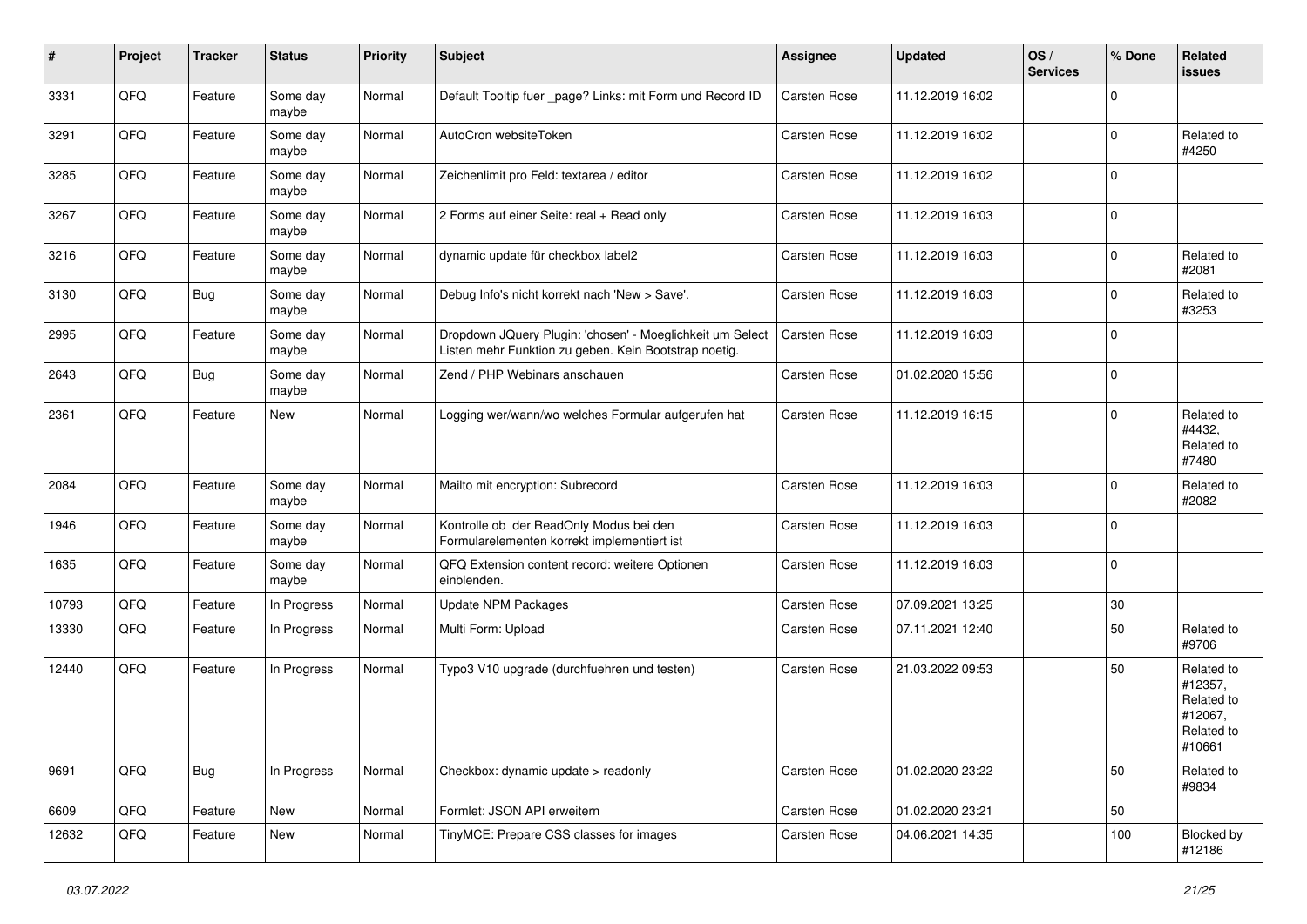| #     | Project | <b>Tracker</b> | <b>Status</b>     | <b>Priority</b> | <b>Subject</b>                                                                     | <b>Assignee</b> | <b>Updated</b>   | OS/<br><b>Services</b> | ∣% Done     | Related<br>issues                                                      |
|-------|---------|----------------|-------------------|-----------------|------------------------------------------------------------------------------------|-----------------|------------------|------------------------|-------------|------------------------------------------------------------------------|
| 12584 | QFQ     | Feature        | Feedback          | Normal          | T3 v10 migration script: replace alias-patterns (v11)                              | Carsten Rose    | 28.05.2022 11:12 |                        | 100         |                                                                        |
| 10115 | QFQ     | Feature        | New               | Normal          | TypeAhead: static list                                                             | Carsten Rose    | 26.02.2020 16:42 |                        | 100         |                                                                        |
| 9275  | QFQ     | <b>Bug</b>     | New               | Normal          | autcron: t3 page, which takes to long to respond, is not<br>reported properly      | Carsten Rose    | 01.02.2020 23:22 |                        | 100         |                                                                        |
| 3402  | QFQ     | Feature        | Some day<br>maybe | Normal          | Syntax Highlighting via CodeMirror                                                 | Carsten Rose    | 11.12.2019 16:02 |                        | 100         | Related to<br>#3207                                                    |
| 13647 | QFQ     | <b>Bug</b>     | New               | Normal          | Autofocus funktioniert nicht auf Chrome                                            | Benjamin Baer   | 19.03.2022 17:44 |                        | 0           |                                                                        |
| 13528 | QFQ     | <b>Bug</b>     | New               | Normal          | qfq.io > releases: es wird kein neues Release angelegt                             | Benjamin Baer   | 19.03.2022 17:46 |                        | $\mathbf 0$ |                                                                        |
| 12556 | QFQ     | Feature        | <b>New</b>        | Normal          | Pills Title: colored = static or dynamic on allrequiredgiven                       | Benjamin Baer   | 19.03.2022 17:49 |                        | $\mathbf 0$ |                                                                        |
| 12490 | QFQ     | Feature        | New               | Normal          | Loading Plugins in QFQ - see what tinymce does. (lazy<br>loading)                  | Benjamin Baer   | 08.06.2022 10:37 |                        | $\mathbf 0$ | Related to<br>#12611,<br>Related to<br>#10013,<br>Related to<br>#7732  |
| 12476 | QFQ     | Feature        | New               | Normal          | clearMe: a) should trigger 'dirty', b) sticky on textarea resize                   | Benjamin Baer   | 04.01.2022 08:40 |                        | $\mathbf 0$ | Related to<br>#9528                                                    |
| 10003 | QFQ     | Feature        | Priorize          | Normal          | fieldset: stronger visualize group                                                 | Benjamin Baer   | 12.02.2020 08:13 |                        | $\mathbf 0$ |                                                                        |
| 9898  | QFQ     | Bug            | Feedback          | Normal          | Formular trotz Timeout gespeichert                                                 | Benjamin Baer   | 01.02.2020 15:56 |                        | $\mathbf 0$ |                                                                        |
| 9535  | QFQ     | Bug            | Feedback          | Normal          | Report:  AS '_vertical' - column to wide - vertical >> rot45,<br>rot <sub>90</sub> | Benjamin Baer   | 01.02.2020 15:56 |                        | $\mathbf 0$ |                                                                        |
| 9135  | QFQ     | Feature        | Priorize          | Normal          | Progress Bar generic / replace old hourglass download<br>popup                     | Benjamin Baer   | 03.01.2022 07:43 |                        | $\mathbf 0$ |                                                                        |
| 9130  | QFQ     | Feature        | Some day<br>maybe | Normal          | tablesorter: Automatic Row numbering / Zeilenummer                                 | Benjamin Baer   | 01.02.2020 23:22 |                        | $\mathbf 0$ |                                                                        |
| 7965  | QFQ     | Feature        | Priorize          | Normal          | Input type 'text' with visual format - currency                                    | Benjamin Baer   | 03.01.2022 07:45 |                        | $\mathbf 0$ |                                                                        |
| 7732  | QFQ     | Feature        | Some day<br>maybe | Normal          | Javascript: Lazy Loading der add on libs                                           | Benjamin Baer   | 08.06.2022 10:38 |                        | $\mathbf 0$ | Related to<br>#12611,<br>Related to<br>#12490,<br>Related to<br>#10013 |
| 7730  | QFQ     | Feature        | Priorize          | Normal          | SELECT Box: title in between                                                       | Benjamin Baer   | 01.02.2020 23:22 |                        | $\mathbf 0$ |                                                                        |
| 6972  | QFQ     | Feature        | Some day<br>maybe | Normal          | Fabric Clipboard / cross browser tab                                               | Benjamin Baer   | 01.02.2020 23:21 |                        | $\pmb{0}$   |                                                                        |
| 6970  | QFQ     | Feature        | Some day<br>maybe | Normal          | tablesorter: default fuer 'sortReset' aendern von 'Ctrl' zu 'Alt'                  | Benjamin Baer   | 01.02.2020 23:21 |                        | $\mathbf 0$ |                                                                        |
| 6870  | QFQ     | Feature        | Priorize          | Normal          | Click on '_link' triggers an API call                                              | Benjamin Baer   | 03.01.2022 08:25 |                        | 0           |                                                                        |
| 6801  | QFQ     | Feature        | Priorize          | Normal          | Fabric: Maximize / Fulllscreen                                                     | Benjamin Baer   | 21.03.2022 09:56 |                        | $\pmb{0}$   |                                                                        |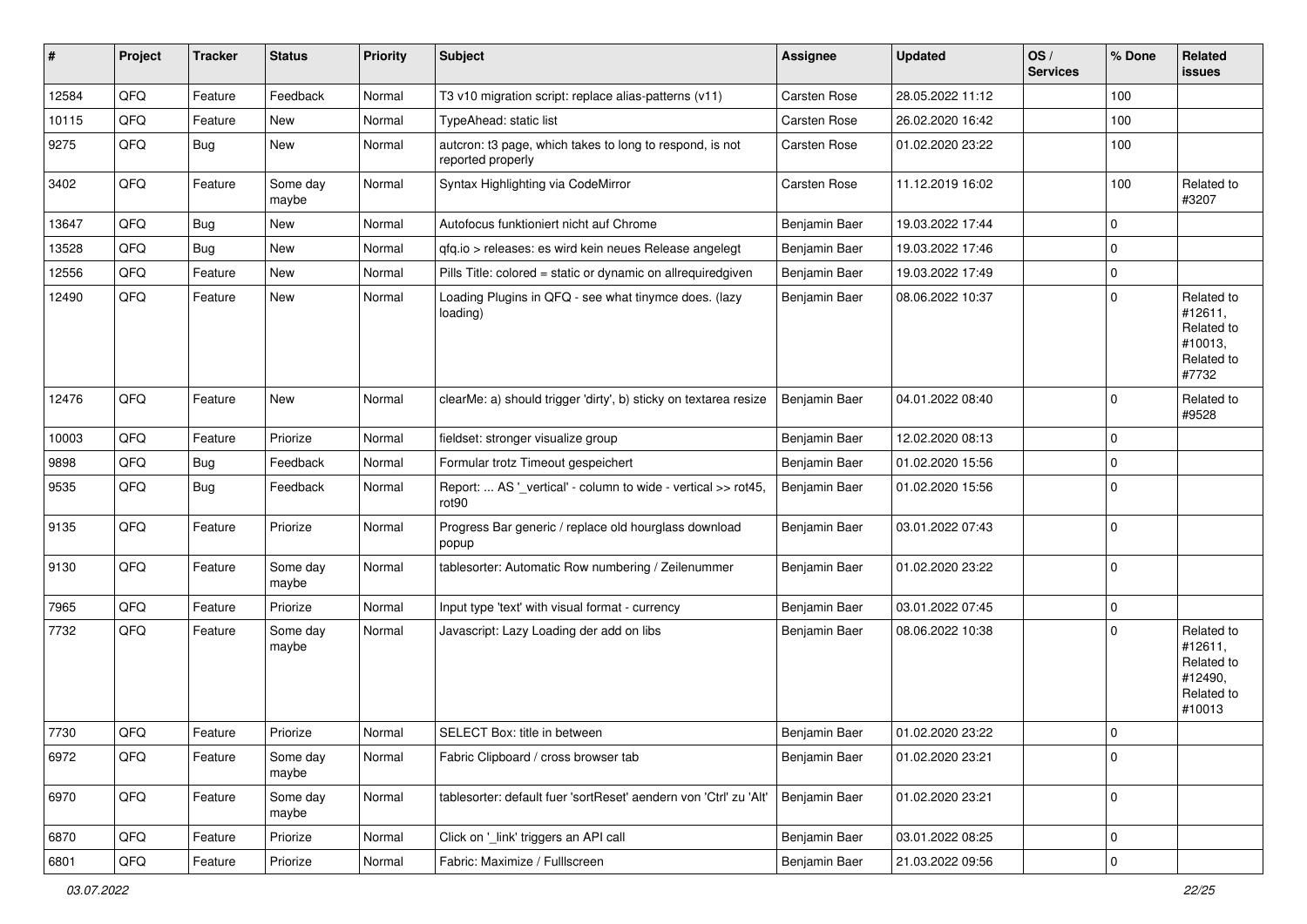| ∦     | Project | <b>Tracker</b> | <b>Status</b>     | <b>Priority</b> | Subject                                                                                                                                                  | <b>Assignee</b> | <b>Updated</b>   | OS/<br><b>Services</b> | % Done      | Related<br><b>issues</b> |
|-------|---------|----------------|-------------------|-----------------|----------------------------------------------------------------------------------------------------------------------------------------------------------|-----------------|------------------|------------------------|-------------|--------------------------|
| 6566  | QFQ     | <b>Bug</b>     | Priorize          | Normal          | Link Function 'delete': provided parameter missing on page<br>reload                                                                                     | Benjamin Baer   | 03.01.2022 08:08 |                        | 0           |                          |
| 6224  | QFQ     | Feature        | Priorize          | Normal          | Dynamic update: fade in/out fields                                                                                                                       | Benjamin Baer   | 21.03.2022 09:50 |                        | 0           |                          |
| 6140  | QFQ     | <b>Bug</b>     | Priorize          | Normal          | QFQ DnD Sort: Locked fields                                                                                                                              | Benjamin Baer   | 21.03.2022 09:56 |                        | 0           |                          |
| 5562  | QFQ     | Feature        | Priorize          | Normal          | Drag'n'Drop fuer Uploads                                                                                                                                 | Benjamin Baer   | 21.03.2022 09:52 |                        | 0           | Related to<br>#9706      |
| 5389  | QFQ     | Feature        | Some day<br>maybe | Normal          | QFQ Design: Multline label / note                                                                                                                        | Benjamin Baer   | 01.02.2020 23:19 |                        | 0           |                          |
| 5366  | QFQ     | Feature        | Priorize          | Normal          | Saving with keyboard shortcuts                                                                                                                           | Benjamin Baer   | 21.03.2022 09:47 |                        | 0           |                          |
| 5024  | QFQ     | Feature        | Some day<br>maybe | Normal          | Fabric: Generate PDF with edits                                                                                                                          | Benjamin Baer   | 01.02.2020 23:20 |                        | $\mathbf 0$ | Related to<br>#10704     |
| 4457  | QFQ     | <b>Bug</b>     | Priorize          | Normal          | typeahead: pressing return to select an item, saves the form<br>and closes the form.                                                                     | Benjamin Baer   | 03.01.2022 08:01 |                        | 0           | Related to<br>#4398      |
| 4454  | QFQ     | <b>Bug</b>     | Some day<br>maybe | Normal          | Required Elements: multiple elements in a row - whole row<br>marked if only one input is empty.                                                          | Benjamin Baer   | 01.02.2020 23:20 |                        | $\Omega$    |                          |
| 4420  | QFQ     | Feature        | Some day<br>maybe | Normal          | Client: Local Storage - store the changes of a form, local in<br>the browser.                                                                            | Benjamin Baer   | 11.12.2019 16:02 |                        | 0           |                          |
| 4398  | QFQ     | <b>Bug</b>     | Some day<br>maybe | Normal          | Typeahead: mouse click in a prefilled input opens a single<br>item dropdown with the current value - click on it seems to<br>set the value, not the key. | Benjamin Baer   | 01.02.2020 23:20 |                        | 0           | Related to<br>#4457      |
| 3692  | QFQ     | Feature        | Some day<br>maybe | Normal          | QFQ Webseite                                                                                                                                             | Benjamin Baer   | 11.12.2019 16:02 |                        | 0           | Related to<br>#5033      |
| 3415  | QFQ     | Feature        | Some day<br>maybe | Normal          | FE Login Box Templatefile                                                                                                                                | Benjamin Baer   | 11.12.2019 16:02 |                        | 0           |                          |
| 2063  | QFQ     | Bug            | Some day<br>maybe | Normal          | Pills auf 'inaktiv' setzen falls keine Element auf dem Pill<br>sichtbar sind.                                                                            | Benjamin Baer   | 11.12.2019 16:03 |                        | 0           | Related to<br>#3752      |
| 2665  | QFQ     | <b>Bug</b>     | Priorize          | Normal          | Dynamic Update funktioniert nicht, wenn beim<br>entsprechenden FormElement eine size angegeben ist.                                                      | Benjamin Baer   | 03.01.2022 08:12 |                        | 30          |                          |
| 8522  | QFQ     | Feature        | Some day<br>maybe | Normal          | build QFQ - npm warnings                                                                                                                                 | Benjamin Baer   | 01.02.2020 23:19 |                        | 50          |                          |
| 14185 | QFQ     | Feature        | <b>New</b>        | Normal          | External/Autocron.php - better suitable directory                                                                                                        | Support: System | 28.05.2022 11:03 |                        | 0           |                          |
| 12156 | QFQ     | Feature        | New               | Normal          | Form: Optional disable 'leave page'                                                                                                                      |                 | 03.05.2021 20:45 |                        | 0           |                          |
| 12135 | QFQ     | Feature        | New               | Normal          | Subrecord: Notiz                                                                                                                                         |                 | 24.04.2021 16:58 |                        | 0           |                          |
| 12039 | QFQ     | Feature        | New               | Normal          | Missing htmlSpecialChar() in pre processing on form submit                                                                                               |                 | 18.02.2021 00:09 |                        | 0           | Related to<br>#14320     |
| 12038 | QFQ     | Feature        | New               | Normal          | a) STORE VAR: filenameOnlyStripUniq, b) SP:<br>QSTRIPUNIQ()                                                                                              |                 | 17.02.2021 23:55 |                        | 0           |                          |
| 11716 | QFQ     | Feature        | New               | Normal          | Form an beliebiger Stelle im Report anzeigen                                                                                                             |                 | 09.12.2020 09:47 |                        | 0           |                          |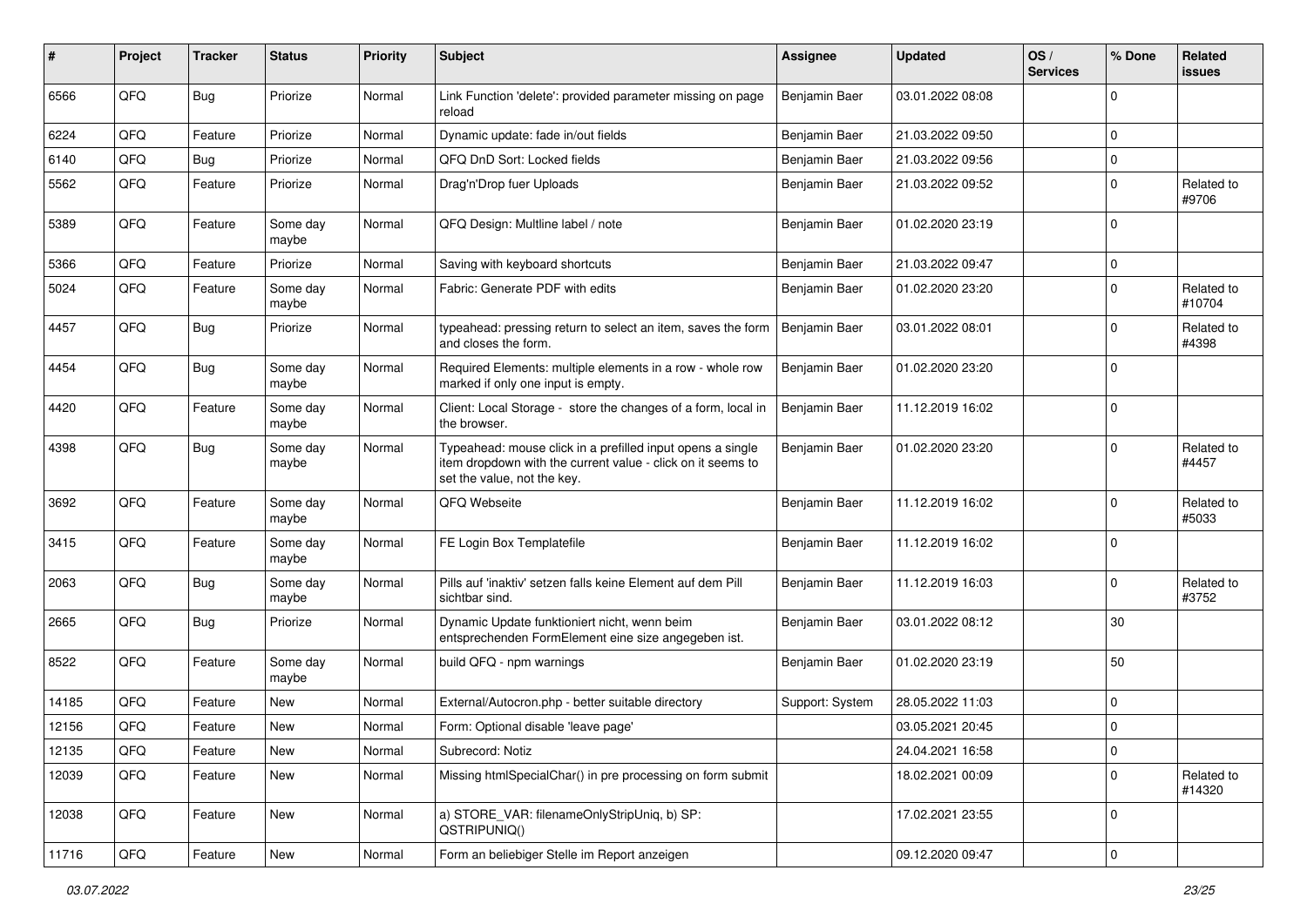| #     | Project | <b>Tracker</b> | <b>Status</b>     | <b>Priority</b> | <b>Subject</b>                                                                       | <b>Assignee</b> | <b>Updated</b>   | OS/<br><b>Services</b> | % Done      | Related<br>issues    |
|-------|---------|----------------|-------------------|-----------------|--------------------------------------------------------------------------------------|-----------------|------------------|------------------------|-------------|----------------------|
| 11715 | QFQ     | Bug            | <b>New</b>        | Normal          | acceptZeroAsRequired and requiredOffButMark do not<br>coincide                       |                 | 08.12.2020 12:13 |                        | $\mathbf 0$ |                      |
| 11535 | QFQ     | Feature        | <b>New</b>        | Normal          | Ability to create SQL columns in frontend QFQ forms                                  |                 | 17.11.2020 12:11 |                        | $\mathbf 0$ |                      |
| 11534 | QFQ     | Feature        | New               | Normal          | Report: Action on selected rows - Table batchprocessing<br>feature                   |                 | 18.11.2020 08:15 |                        | $\Omega$    |                      |
| 11522 | QFQ     | <b>Bug</b>     | New               | Normal          | Aus/Einblenden von Reitern                                                           |                 | 13.11.2020 14:58 |                        | $\Omega$    |                      |
| 10890 | QFQ     | Bug            | New               | Normal          | AutoCron hangs                                                                       |                 | 20.07.2020 13:56 |                        | 0           |                      |
| 10874 | QFQ     | Feature        | New               | Normal          | Erstellen eines Foreign Keys in der Tabelle "FormElement"                            |                 | 13.07.2020 10:11 |                        | $\mathbf 0$ |                      |
| 10763 | QFQ     | Feature        | New               | Normal          | form accessed and submitted despite logout?                                          |                 | 16.06.2020 11:43 |                        | $\Omega$    |                      |
| 10759 | QFQ     | Bug            | New               | Normal          | emptyMeansNull - Feld falsch aktualisiert                                            |                 | 12.11.2020 23:45 |                        | 0           |                      |
| 10738 | QFQ     | Feature        | Some day<br>maybe | Normal          | CORS headers for external API requests                                               |                 | 10.06.2020 14:00 |                        | $\mathbf 0$ |                      |
| 10384 | QFQ     | Feature        | New               | Normal          | Parameter Exchange QFQ Instances                                                     |                 | 07.05.2020 09:38 |                        | 0           |                      |
| 10345 | QFQ     | Feature        | New               | Normal          | Templates - Patterns QFQ Style                                                       |                 | 03.05.2021 21:01 |                        | $\Omega$    | Related to<br>#10713 |
| 10324 | QFQ     | <b>Bug</b>     | New               | Normal          | Excel Export mit Template funktioniert nur, wenn Template<br>vor uid kommt           |                 | 30.03.2020 11:20 |                        | $\Omega$    | Related to<br>#10257 |
| 9855  | QFQ     | Bug            | New               | Normal          | <b>Required Check</b>                                                                |                 | 01.02.2020 15:56 |                        | $\Omega$    |                      |
| 9853  | QFQ     | Feature        | New               | Normal          | Check das SQL / QFQ / Mail Logfile geschrieben wird                                  |                 | 09.01.2020 11:15 |                        | $\Omega$    |                      |
| 9126  | QFQ     | <b>Bug</b>     | Some day<br>maybe | Normal          | hidden Form elements are present in page source                                      |                 | 02.01.2021 18:41 |                        | $\Omega$    |                      |
| 9024  | QFQ     | <b>Bug</b>     | Some day<br>maybe | Normal          | QFQ Einarbeitung                                                                     |                 | 01.02.2020 15:56 |                        | $\Omega$    |                      |
| 9020  | QFQ     | <b>Bug</b>     | Some day<br>maybe | Normal          | radio mit buttonClass und dynamicUpdate lassen sich nicht<br>kombinieren             |                 | 11.12.2019 16:01 |                        | 0           |                      |
| 8056  | QFQ     | Feature        | Some day<br>maybe | Normal          | Termin Organisation (Reservation)                                                    |                 | 01.02.2020 23:19 |                        | 0           | Related to<br>#8658  |
| 7921  | QFQ     | Feature        | Some day<br>maybe | Normal          | Rest API Export: URL kuerzer machen                                                  |                 | 01.02.2020 23:19 |                        | $\mathbf 0$ |                      |
| 7402  | QFQ     | <b>Bug</b>     | Some day<br>maybe | Normal          | thumbnail cache: outdated picture when permission denied<br>and permission resolved. |                 | 01.02.2020 23:20 |                        | $\mathbf 0$ |                      |
| 7281  | QFQ     | <b>Bug</b>     | Some day<br>maybe | Normal          | Subrecords: on large screen separator line too short                                 |                 | 01.02.2020 23:19 |                        | 0           |                      |
| 7278  | QFQ     | Feature        | Some day<br>maybe | Normal          | Form: Wert vordefinieren der immer gesetzt wird                                      |                 | 02.05.2021 09:27 |                        | 0           |                      |
| 7229  | QFQ     | Feature        | Some day<br>maybe | Normal          | New FormElement.type: Button                                                         |                 | 01.02.2021 12:32 |                        | 0           |                      |